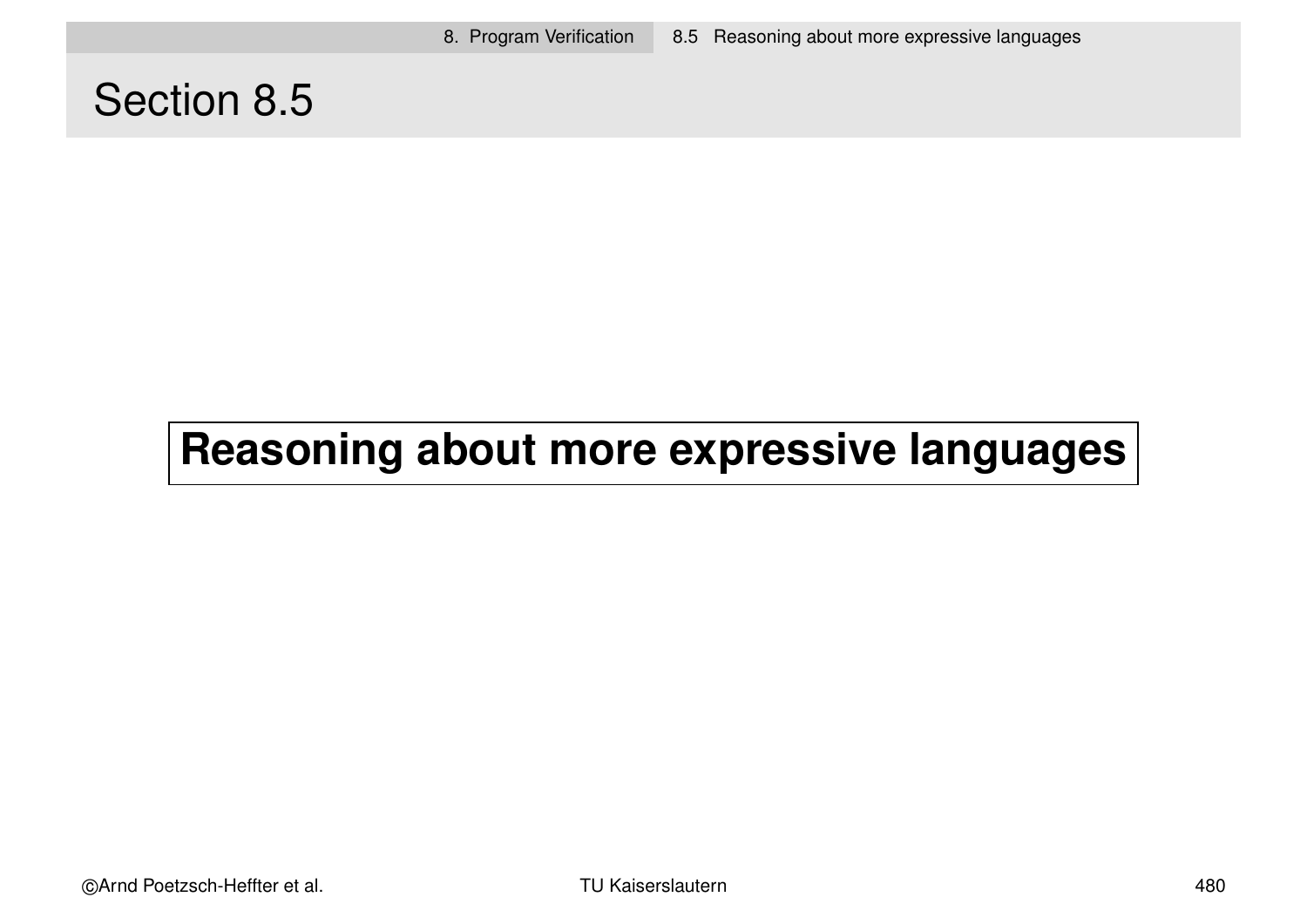# **Overview**

- Abstract while-language with nondeterminism and local variables
- Total correctness
- Recursive procedure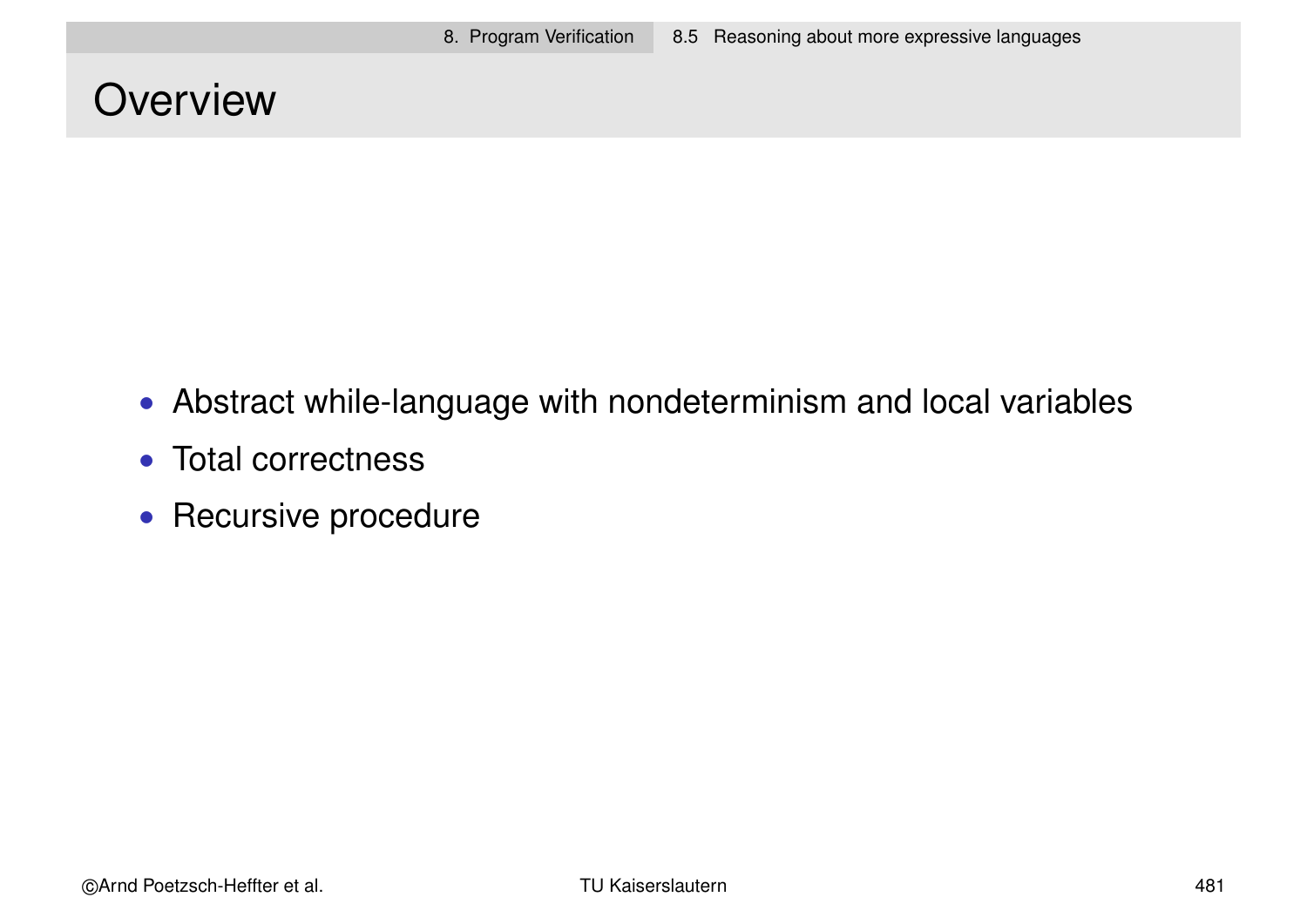# **Literature**

- T. Nipkow: Hoare Logics in Isabelle/HOL
- T. Nipkow: Hoare Logics for Recursive Procedures and Unbounded Nonterminism
- T. Nipkow: Abstract Hoare Logics (Archive of formal proofs)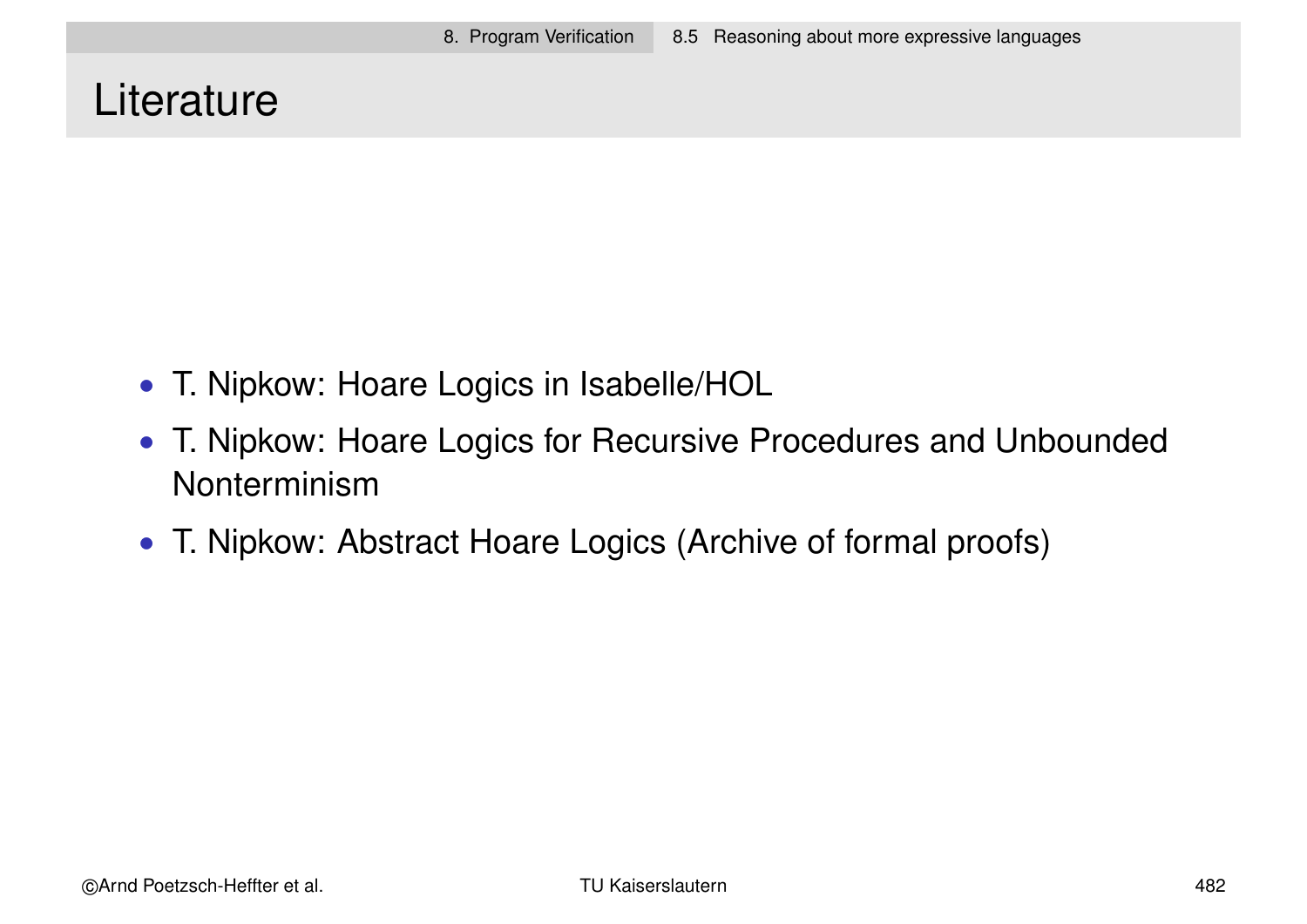### Abstract while-language

- $\triangleright$  Nondeterminism and local variables
- $\triangleright$  Shallow embedding of expressions and state transformers

typedecl state

type-synonym  $bexp = state \Rightarrow bool$ 

**datatype** 
$$
com = Do
$$
 (state  $\Rightarrow$  state set)

\n
$$
\begin{array}{rcl}\n & \text{Semi com com} & (-; - [60, 60] \ 10) \\
 & \text{Cond bexp com com} & (IF - THEN - ELSE - 60) \\
 & \text{While bexp com} & (WHILE - DO - 60) \\
 & \text{Local (state  $\Rightarrow$  state) com (state  $\Rightarrow$  state  $\Rightarrow$  state) \\
 & (LOCAL -; -; - [0, 0, 60] \ 60)\n\end{array}
$$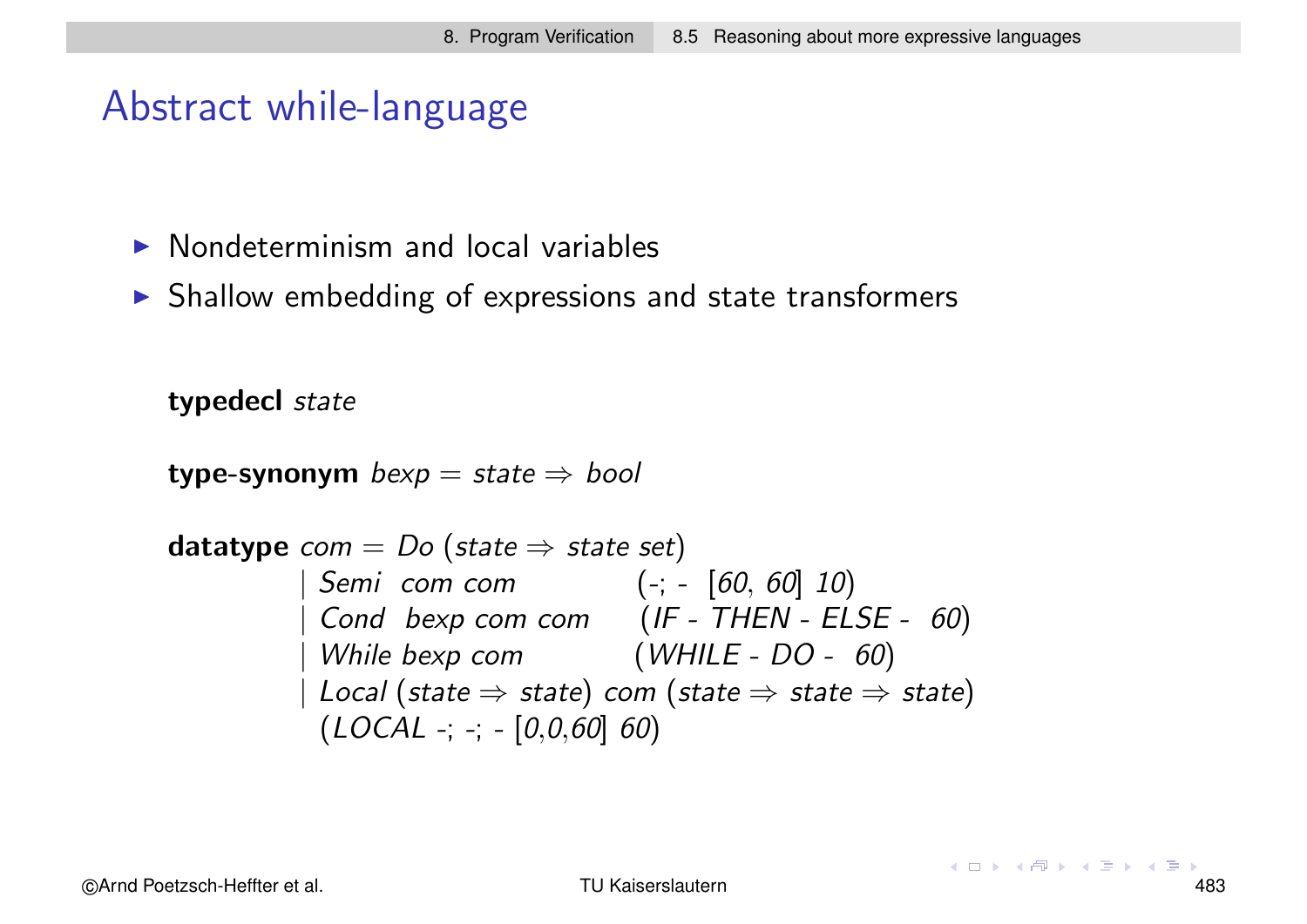### Semantics of abstract while-language

#### inductive

exec :: state  $\Rightarrow$  com  $\Rightarrow$  state  $\Rightarrow$  bool  $(-/-\rightarrow/-$  [50,0,50] 50) where

 $t \in f \text{ s} \Longrightarrow \text{ s } -D\text{ o } f \rightarrow t$ 

$$
\left| \text{ s0 }-c1 \rightarrow s1; s1 - c2 \rightarrow s2 \text{ } \right| \Longrightarrow s0 - c1; c2 \rightarrow s2
$$

$$
\begin{array}{l} \mid \llbracket \quad b \text{ s; } s - c1 \rightarrow t \rrbracket \implies s - \text{IF } b \text{ THEN } c1 \text{ ELSE } c2 \rightarrow t \\ \mid \llbracket \neg b \text{ s; } s - c2 \rightarrow t \rrbracket \implies s - \text{IF } b \text{ THEN } c1 \text{ ELSE } c2 \rightarrow t \end{array}
$$

 $|\:\neg b\: s \Longrightarrow s-\textit{WHILE}\: b\: \textit{DO}\: c{\,\rightarrow\:} s$ | [[ b s; s −c→ t; t −WHILE b DO c→ u ]] =⇒ s −WHILE b DO c→ u

$$
| \hspace{.1cm} f \hspace{.05cm} s \hspace{.02cm} -c \rightarrow t \Longrightarrow s \hspace{.02cm} -\hspace{.02cm} \textit{LOCAL} \hspace{.1cm} f \hspace{.05cm} ; \hspace{.1cm} c \hspace{.02cm} ; \hspace{.1cm} g \rightarrow g \hspace{.1cm} s \hspace{.1cm} t
$$

 $4$  ロ }  $4$   $\overline{7}$  }  $4$   $\overline{2}$  }  $4$   $\overline{2}$  }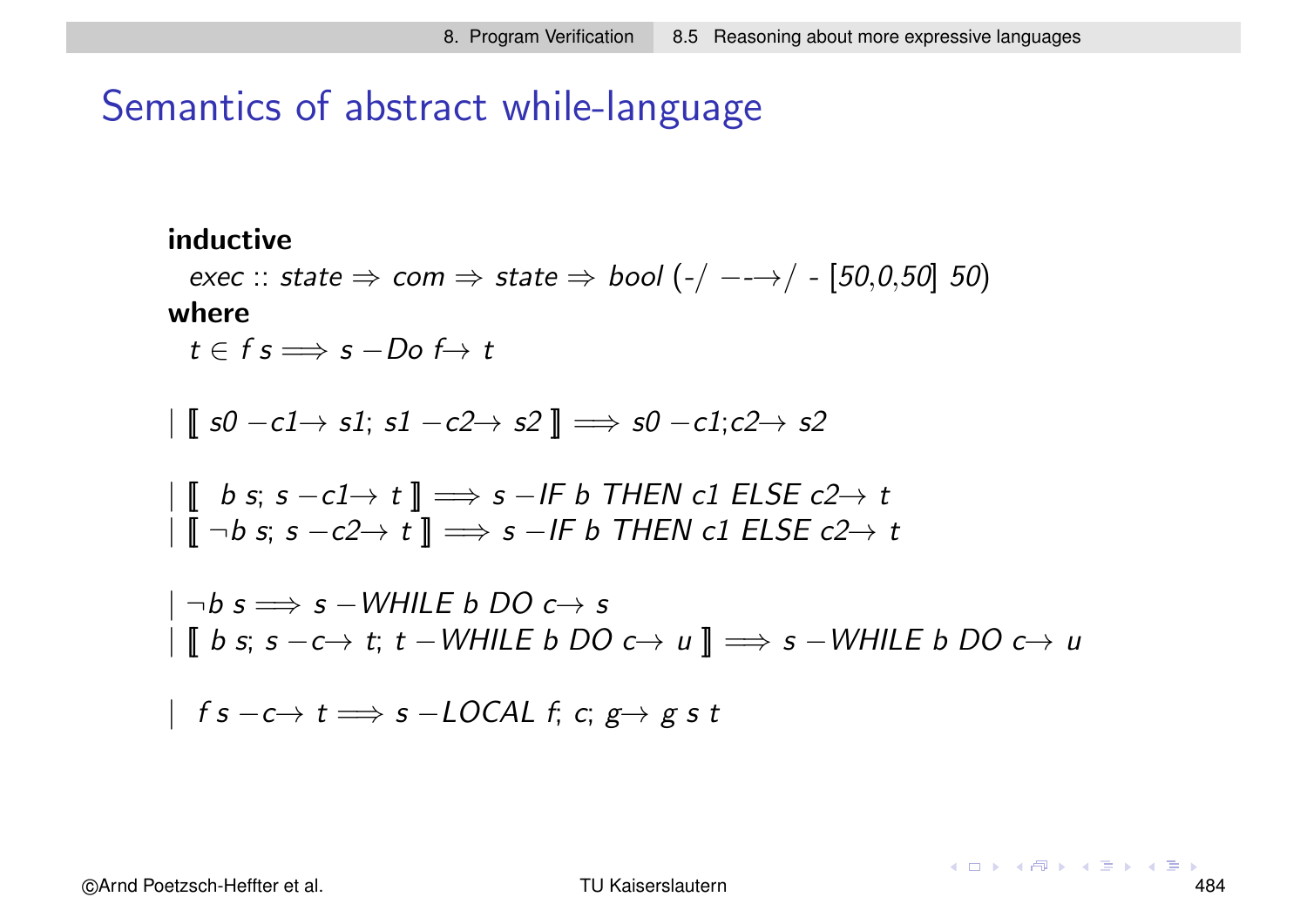# **Discussion**

- $\blacktriangleright$  abstractness of the language allows to realize different concrete language constructs
- $\triangleright$  the LOCAL command can handle local variable declarations:

$$
LOCAL(\lambda s.s(x := a s)); c; (\lambda s t.t(x := s x))
$$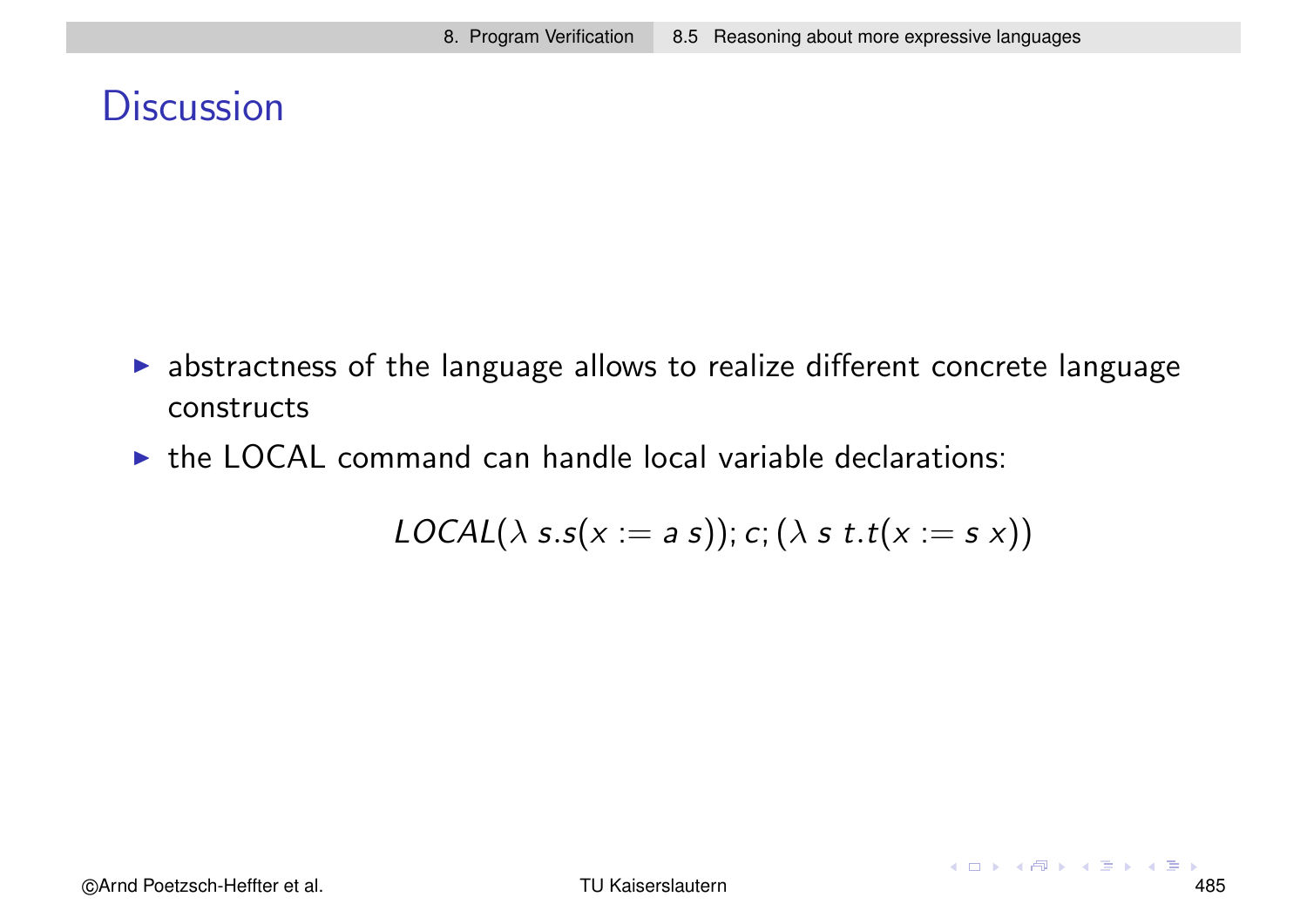## Formulas and validity for partial correctness

type-synonym  $assn = state \Rightarrow bool$ 

#### definition

hoare-valid :: assn  $\Rightarrow$  com  $\Rightarrow$  assn  $\Rightarrow$  bool ( $\models \{(1-\}\}/\{-)/\{(1-\}$  50) where  $\models \{P\}c\{Q\} \longleftrightarrow (\forall s \ t \ s -c \rightarrow t \longrightarrow P \ s \longrightarrow Q \ t)$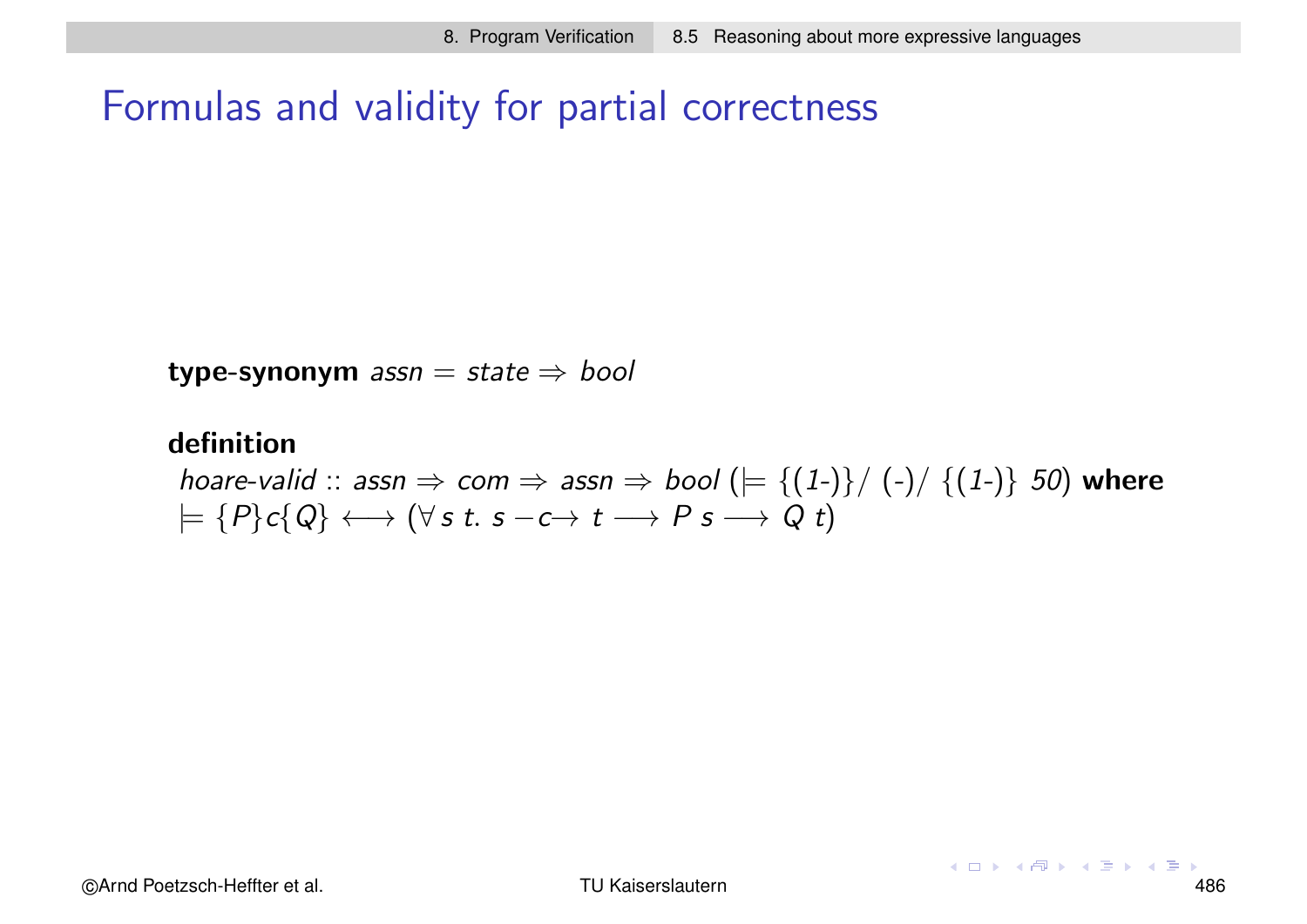### Rules for partial correctness

### inductive

hoare :: assn  $\Rightarrow$  com  $\Rightarrow$  assn  $\Rightarrow$  bool  $(\vdash (\{(1\text{-})\} / \{ (1\text{-})\})$  50) where

 $\vdash \{\lambda s. \ \forall \ t \in f \ s. \ P \ t\} \ Do \ f \ P\}$ 

 $\| \cdot \|$   $\vdash \{P\} c1\{Q\};$   $\vdash \{Q\} c2\{R\}$   $\| \implies \vdash \{P\}$  c1; c2  $\{R\}$ 

$$
\begin{array}{l} \mid \llbracket \vdash \{\lambda s. \ P \ s \land \ b \ s \} \ c1 \ \{Q\}; \ \vdash \{\lambda s. \ P \ s \land \neg b \ s \} \ c2 \ \{Q\} \ \llbracket \\ \implies \vdash \{P\} \ \textit{IF} \ \ b \ \ \textit{THEN} \ c1 \ \ \textit{ELSE} \ c2 \ \{Q\} \end{array}
$$

 $| \vdash \{\lambda s. \ P \ s \land b \ s\} \ c \ P\} \implies \vdash \{P\} \ WHILE \ b \ DO \ c \ \{\lambda s. \ P \ s \land \neg b \ s\}$ 

 $\parallel$   $[ \forall s. P's \rightarrow P s; \vdash \{P\}c\{Q\}; \forall s. Q s \rightarrow Q's \parallel \implies \vdash \{P'\}c\{Q'\}$ 

$$
\ulcorner \llbracket \bigwedge s. P s \Longrightarrow P' s (fs); \forall s. \vdash \{P's\} c \{Q \circ (g s)\} \rrbracket \Longrightarrow \\
 \vdash \{P\} \text{LOCAL } f, c, g \{Q\}
$$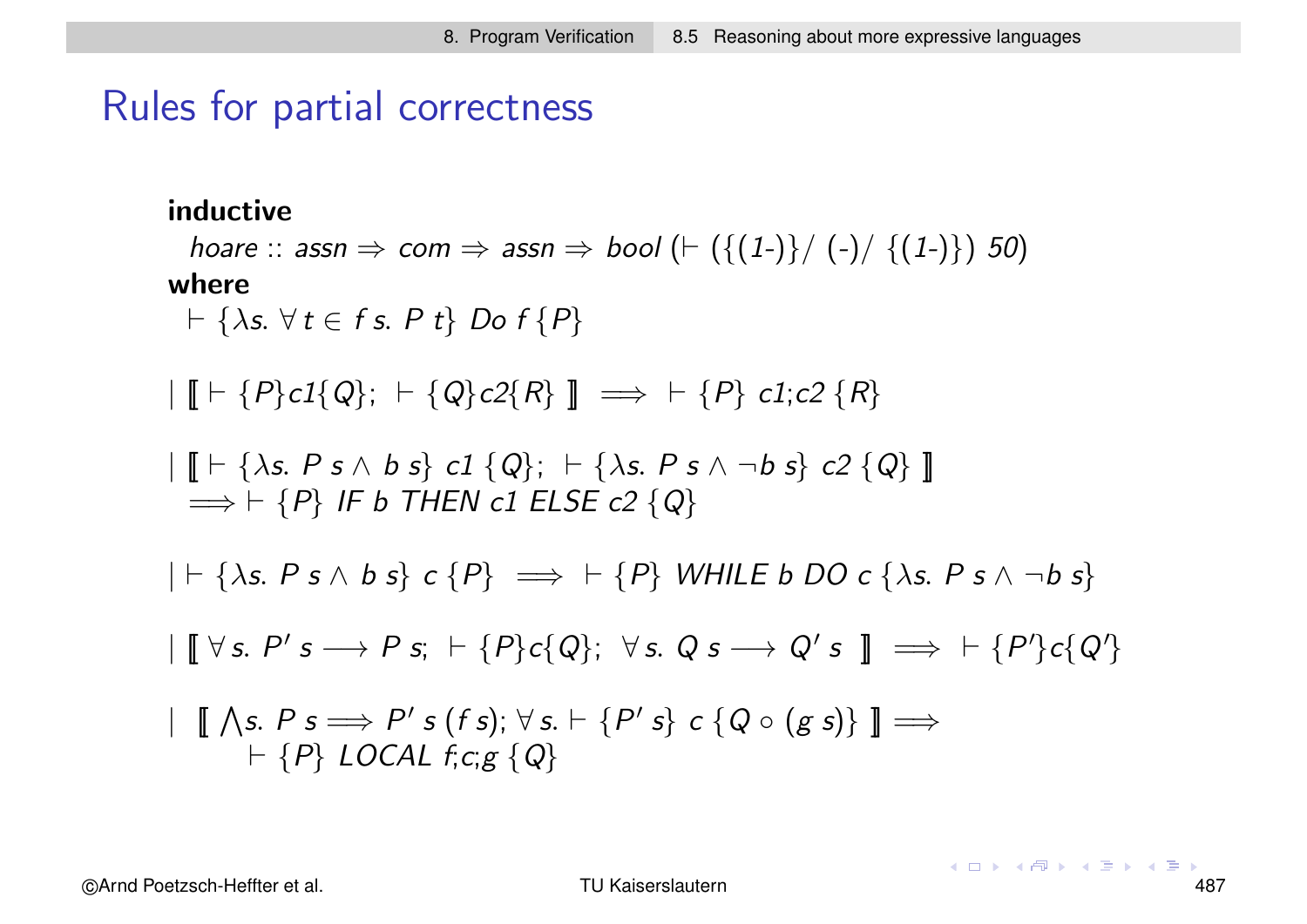## Soundness and completeness

theorem hoare-sound:  $\vdash \{P\}c\{Q\} \implies \models \{P\}c\{Q\}$ 

theorem hoare-relative-complete:  $= {P}c{Q} \implies + {P}c{Q}$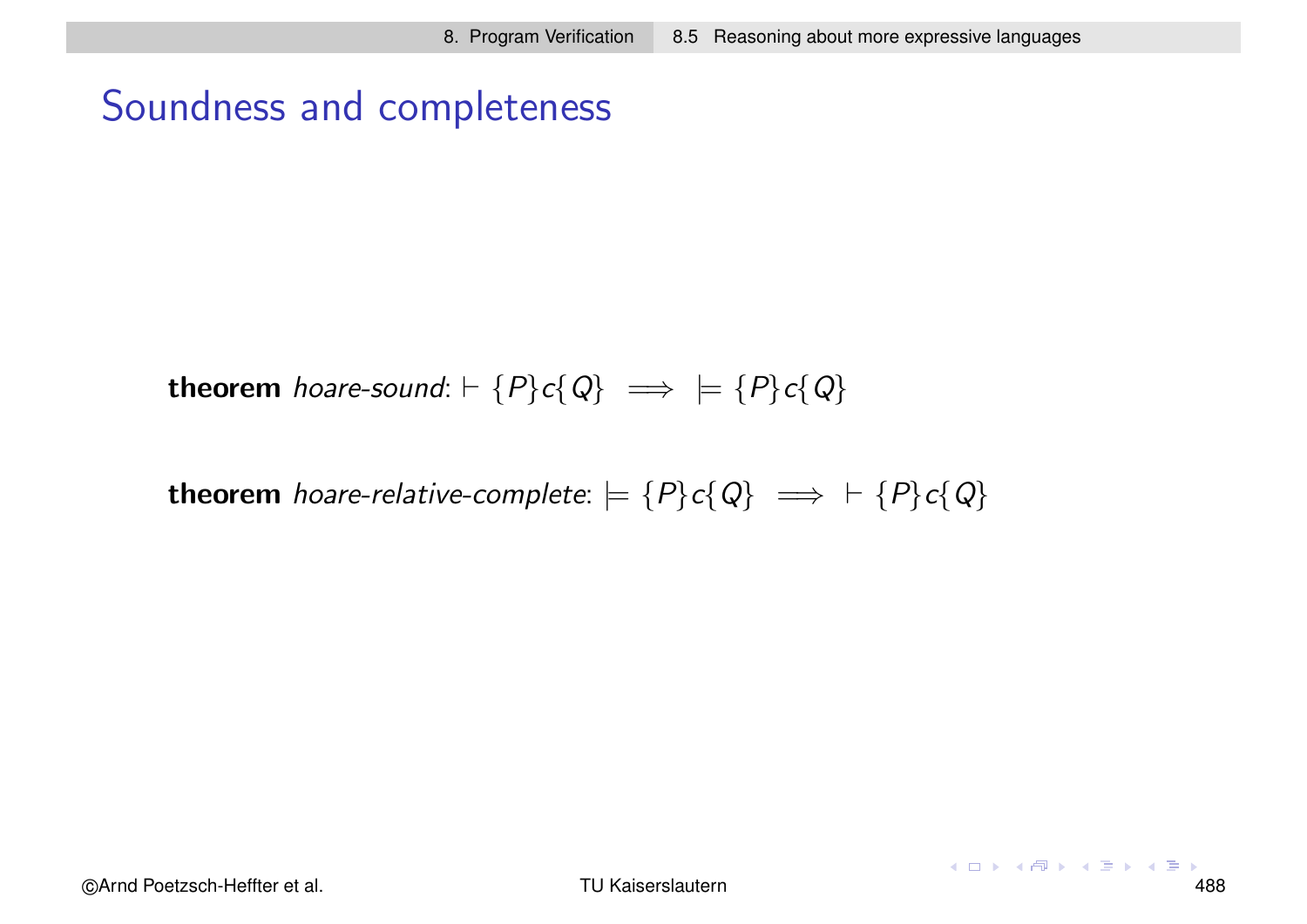## **Termination**

### inductive

```
termi :: com \Rightarrow state \Rightarrow bool (infixl \downarrow 50)
```
where

 $f s \neq \{\} \Longrightarrow Do f \downarrow s$ 

$$
\vdash \llbracket c_1 \downarrow s_0; \ \forall \, s_1. \ s_0 \ -c_1 \rightarrow s_1 \ \longrightarrow c_2 \downarrow s_1 \ \rrbracket \Longrightarrow (c_1;c_2) \downarrow s_0
$$

$$
\begin{array}{c} \parallel \!\!\!\!\!\parallel b \; s; \; c_1 \downarrow s \rrbracket \Longrightarrow \textit{IF } b \; \textit{THEN} \; c_1 \; \textit{ELSE} \; c_2 \downarrow s \\ \parallel \!\!\!\!\!\parallel \neg b \; s; \; c_2 \downarrow s \rrbracket \Longrightarrow \textit{IF } b \; \textit{THEN} \; c_1 \; \textit{ELSE} \; c_2 \downarrow s \end{array}
$$

 $|\neg b s \implies$  WHILE  $b$  DO  $c \downarrow s$  $[[b s; c \downarrow s; \forall t. s - c \rightarrow t \rightarrow WHILE b DO c \downarrow t]] \Longrightarrow WHILE b DO c \downarrow s$ 

 $| c \downarrow f s \Longrightarrow$  LOCAL  $f,c;g \downarrow s$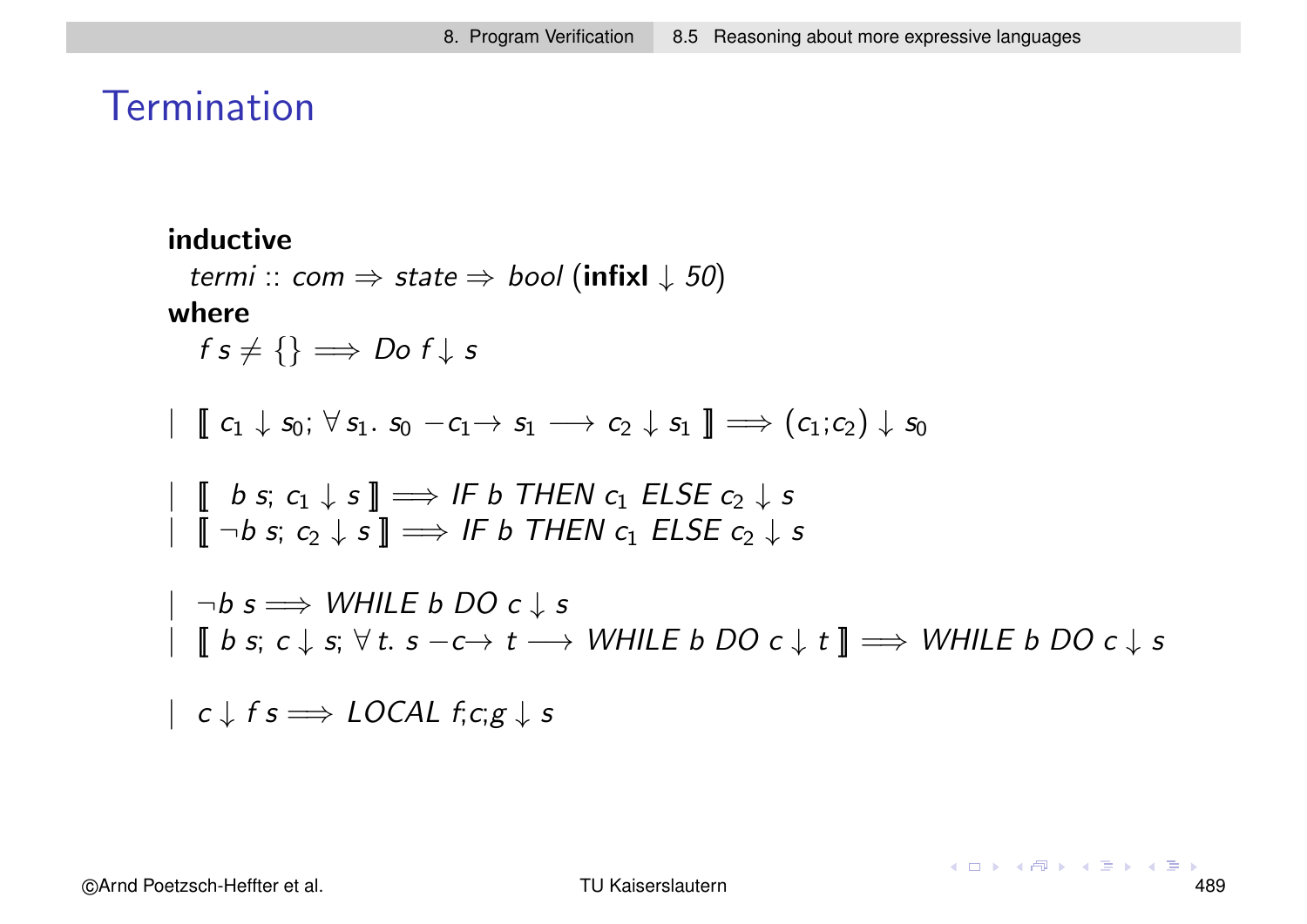## Formulas and validity for total correctness

### definition

hoare-tvalid :: assn  $\Rightarrow$  com  $\Rightarrow$  assn  $\Rightarrow$  bool  $(\models_t \{(1-\})/\ (\neg) / \{(1-\})$  50) where  $\models$ <sub>t</sub>  $\{P\}c\{Q\} \longleftrightarrow \models \{P\}c\{Q\} \wedge (\forall s. \; P \; s \longrightarrow c \downarrow s)$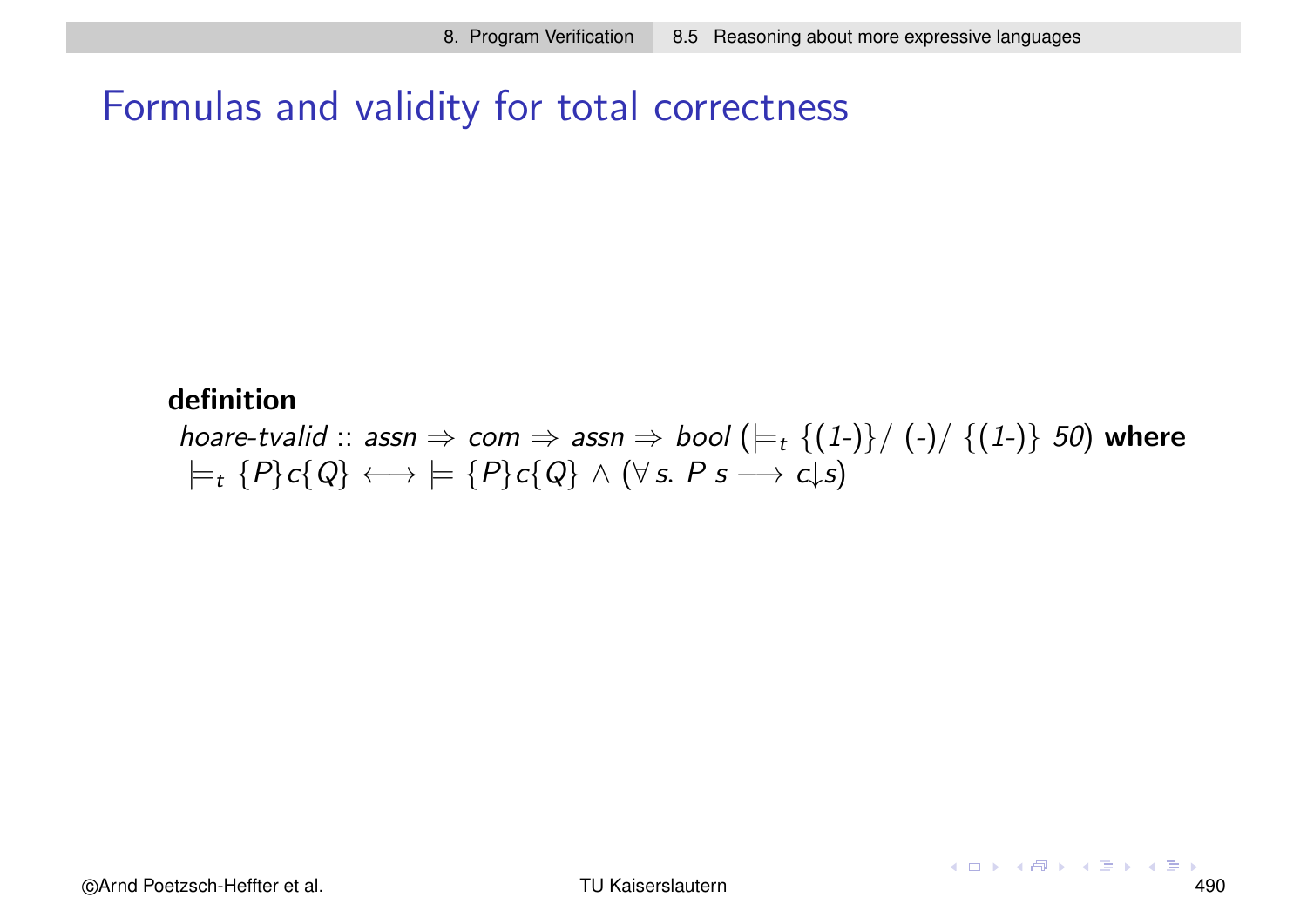### Rules for total correctness

### inductive

```
thoare :: assn \Rightarrow com \Rightarrow assn \Rightarrow bool (\vdash_t(\{(1\textrm{-})\}/\ ({\textrm{-}})/\ \{(1\textrm{-})\}) 50)
where
   Do: \vdash_t \{\lambda s. (\forall t \in f s. P t) \wedge f s \neq {\{\}} Do f \{P\}\Box Semi: \Box \vdash_t \{P\}c\{Q\}; \vdash_t \{Q\}d\{R\} \Box \Longrightarrow \vdash_t \{P\} c;d \{R\}| If: \llbracket \vdash_t \{\lambda s. \ P \ s \wedge b \ s\} c \{Q\}; \vdash_t \{\lambda s. \ P \ s \wedge \neg b \ s\} d \{Q\} \ \rrbracket \Longrightarrow\vdash_t \{P\} IF b THEN c ELSE d \{Q\}| While:
   [wf r; \forall s'. \vdash_t {\lambda s. P s \wedge b s \wedge s' = s} c {\lambda s. P s \wedge (s,s') \in r}]\Longrightarrow \vdash_t \{P\} WHILE b DO c \{\lambda s. \ P \ s \wedge \neg b \ s\}\parallel Conseq: \llbracket \forall s. P' s \longrightarrow P s; \vdash_t \{P\}c\{Q\}; \forall s. Q s \longrightarrow Q' s \rrbracket \Longrightarrow\vdash_t \{P'\}c\{Q'\}
```

$$
|\text{Local: } (!!s. P s \Longrightarrow P's (fs)) \Longrightarrow \forall ps. \vdash_t \{P' ps\} c \{Q \circ (g ps)\} \Longrightarrow
$$
  

$$
\vdash_t \{P\} \text{LOCAL } f.c.g \{Q\}
$$

©Arnd Poetzsch-Heffter et al. TU Kaiserslautern 491

 $(1, 1)$   $(1, 1)$   $(1, 1)$   $(1, 1)$   $(1, 1)$   $(1, 1)$   $(1, 1)$   $(1, 1)$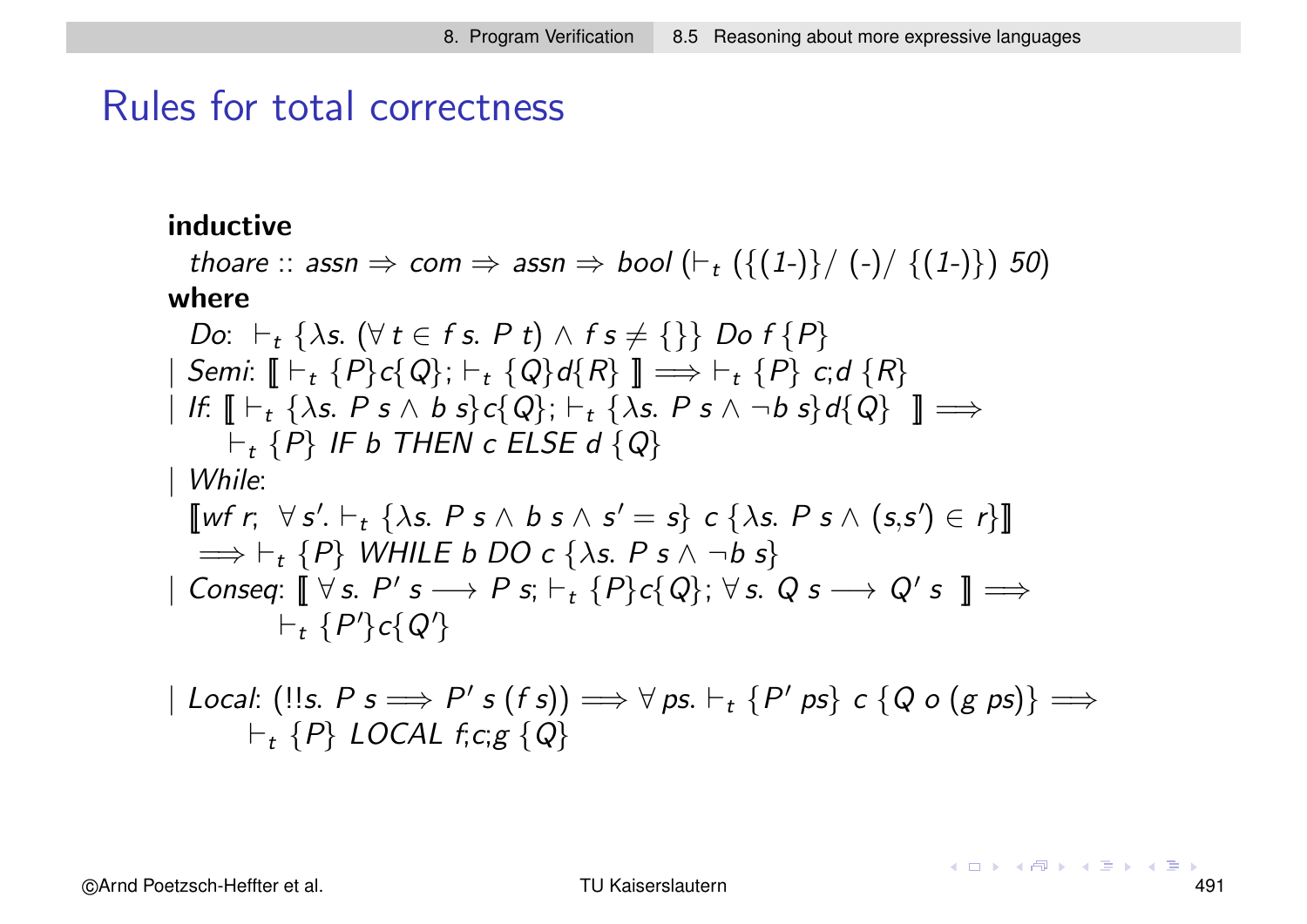## Language with one procedure, no parameters

typedecl state

type-synonym  $bexp = state \Rightarrow bool$ 

| datatype                        | com                                                                                            | Do | (state $\Rightarrow$ state set) |
|---------------------------------|------------------------------------------------------------------------------------------------|----|---------------------------------|
| $5emi$ <i>com com</i>           | (-; - [60, 60] 10)                                                                             |    |                                 |
| $Cond$ <i>bexp com</i>          | (IF - THEN - ELSE - 60)                                                                        |    |                                 |
| $While$ <i>bexp com</i>         | ( $WHILE - DO - 60$ )                                                                          |    |                                 |
| $CALL$                          | $Local$ (state $\Rightarrow$ state) <i>com</i> (state $\Rightarrow$ state $\Rightarrow$ state) |    |                                 |
| ( $LOCAL -$ ; -; - [0,0,60] 60) |                                                                                                |    |                                 |

consts body :: com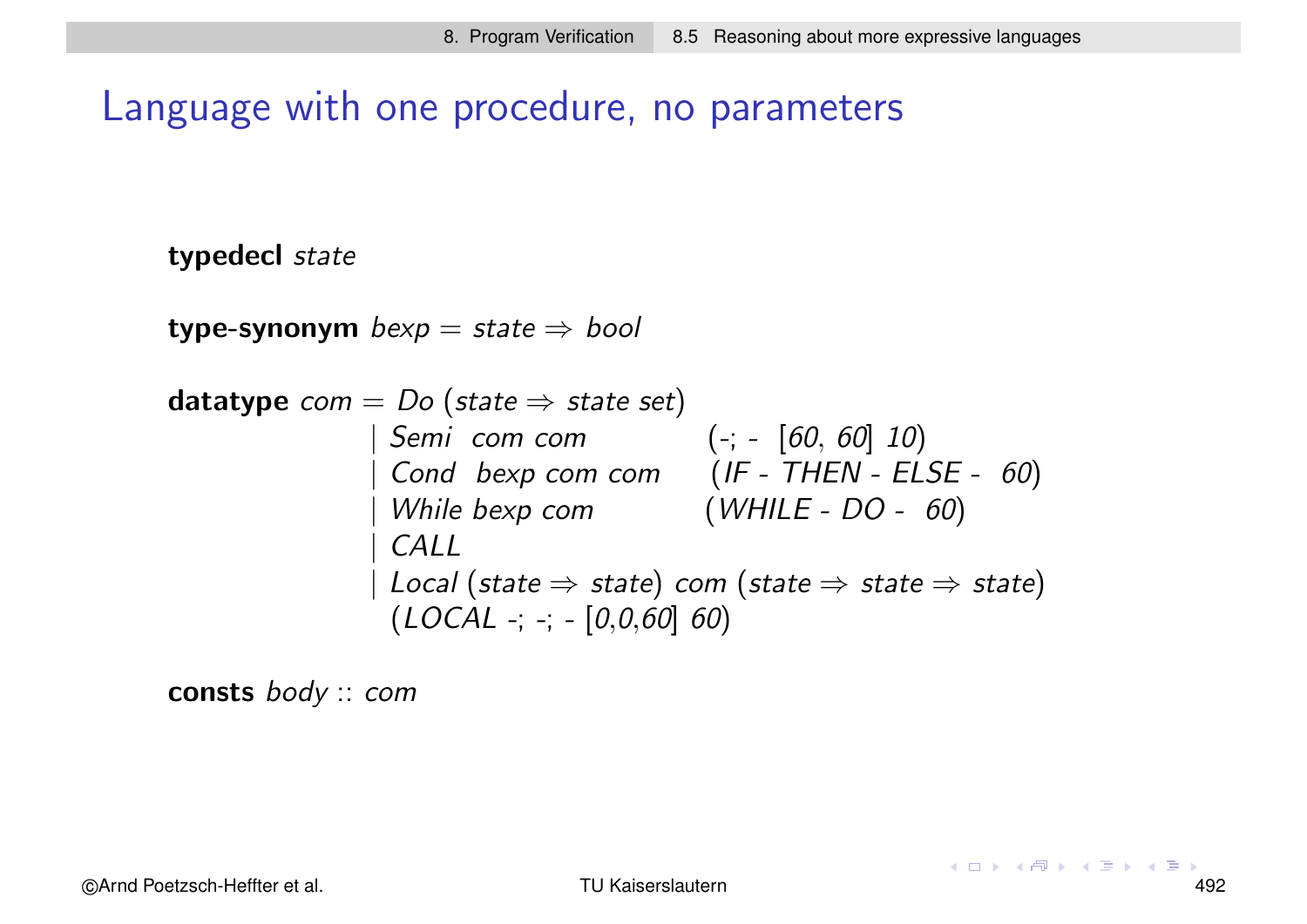### **Semantics**

#### inductive

exec :: state  $\Rightarrow$  com  $\Rightarrow$  state  $\Rightarrow$  bool  $(-/-\rightarrow/-[50,0,50]$  50) where

Do:  $t \in f \text{ s} \Longrightarrow \text{ s} - \text{Do} f \rightarrow t$ 

$$
\begin{array}{l} \n\mid \textit{Semi:} \quad \llbracket \textit{ s0 } - c1 \rightarrow s1; \textit{ s1 } - c2 \rightarrow s2 \rrbracket \\
\implies s0 - c1; c2 \rightarrow s2\n\end{array}
$$

| IfTrue:  $\left[\begin{array}{c} \!\!\! \text{b s; s -c1} \!\!\!\!\!&\to t \end{array}\right] \Longrightarrow$  s −IF b THEN c1 ELSE c2 $\to$  t  $\parallel$  IfFalse:  $\llbracket \neg b$  s; s  $-c2 \rightarrow t \rrbracket \implies$  s  $-I$ F b THEN c1 ELSE c2 $\rightarrow$  t

$$
\begin{array}{l}\n\mid \text{WhileFalse: } \neg b \text{ } s \Longrightarrow s - \text{WHILE } b \text{ } DO \text{ } c \rightarrow s \\
\mid \text{ WhileTrue: } \text{ } \llbracket \text{ } b \text{ } s; \text{ } s - c \rightarrow t; \text{ } t - \text{WHILE } b \text{ } DO \text{ } c \rightarrow u \text{ } \rrbracket \\
\Longrightarrow s - \text{WHILE } b \text{ } DO \text{ } c \rightarrow u\n\end{array}
$$

$$
| s - body \rightarrow t \Longrightarrow s - CALL \rightarrow t
$$

| Local: f s  $-c \rightarrow t \Longrightarrow s - LOCAL$  f; c; g  $\rightarrow g s t$ 

©Arnd Poetzsch-Heffter et al. TU Kaiserslautern 493

 $(1, 1)$   $(1, 1)$   $(1, 1)$   $(1, 1)$   $(1, 1)$   $(1, 1)$   $(1, 1)$   $(1, 1)$   $(1, 1)$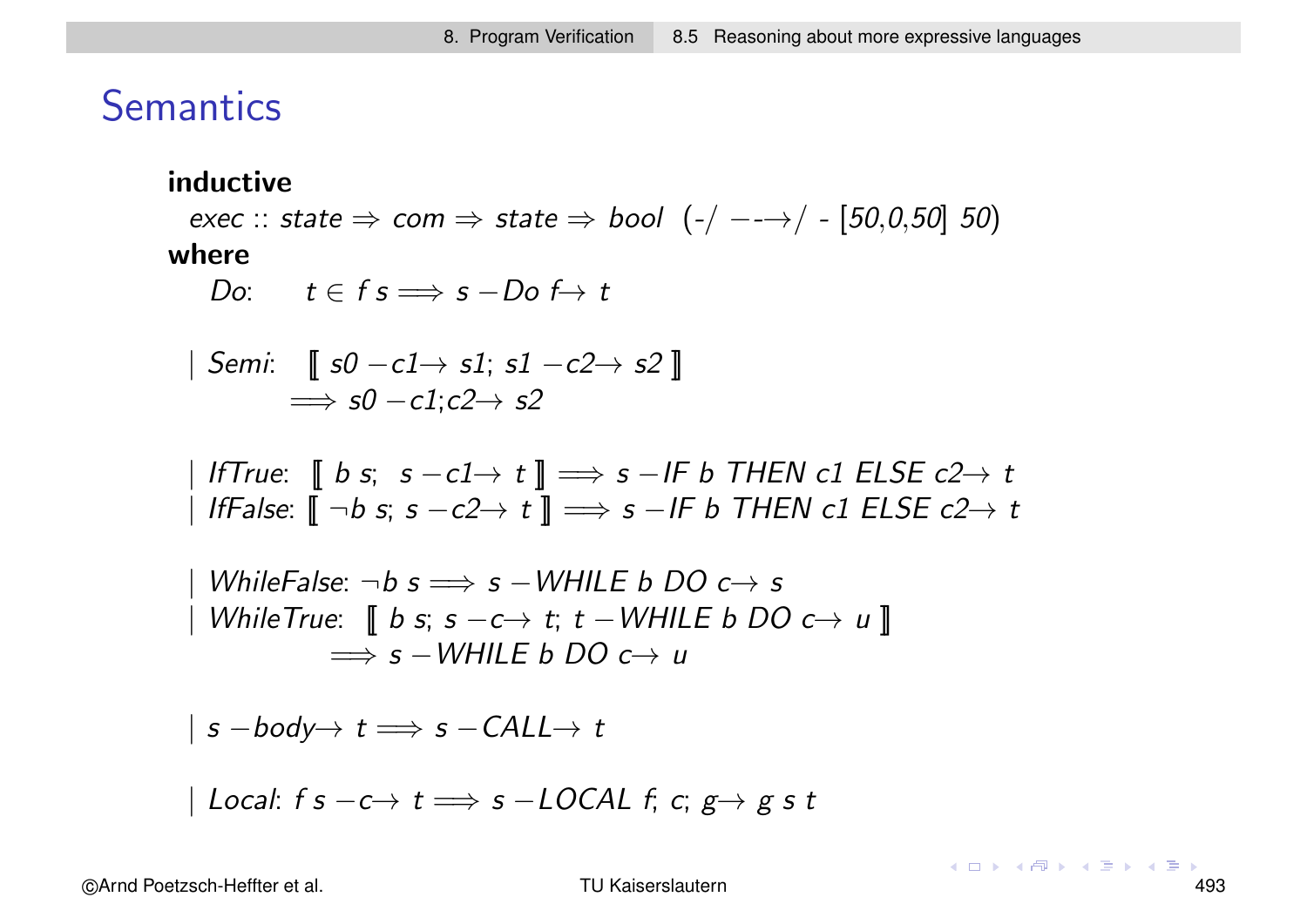### Fine-grain semantics

### inductive

execn :: state  $\Rightarrow$  com  $\Rightarrow$  nat  $\Rightarrow$  state  $\Rightarrow$  bool  $(-/----\rightarrow/-[50,0,0,50]$  50) where

 $t \in f \text{ s} \Longrightarrow \text{ s } -D\text{ o } f - n \rightarrow t$ 

$$
\mid [\![ s0 - c1 - n \rightarrow s1; s1 - c2 - n \rightarrow s2 ]\!] \Longrightarrow s0 - c1; c2 - n \rightarrow s2
$$

$$
\begin{array}{l} \mid \llbracket \quad b \text{ s; } s - c1 - n \rightarrow t \rrbracket \implies s - \text{IF } b \text{ THEN } c1 \text{ ELSE } c2 - n \rightarrow t \\ \mid \llbracket \neg b \text{ s; } s - c2 - n \rightarrow t \rrbracket \implies s - \text{IF } b \text{ THEN } c1 \text{ ELSE } c2 - n \rightarrow t \end{array}
$$

$$
|\neg b s \Longrightarrow s - \text{WHILE } b \text{ DO } c-n \rightarrow s
$$
  

$$
|\text{ [b s; s -c-n \rightarrow t; t - \text{WHILE } b \text{ DO } c-n \rightarrow u]| \Longrightarrow s - \text{WHILE } b \text{ DO } c-n \rightarrow u
$$

$$
| s - body - n \rightarrow t \Longrightarrow s - CALL-Suc n \rightarrow t
$$

$$
|fs-c-n\rightarrow t \Longrightarrow s-LOCAL \; f; \; c; \; g-n\rightarrow g \; s \; t
$$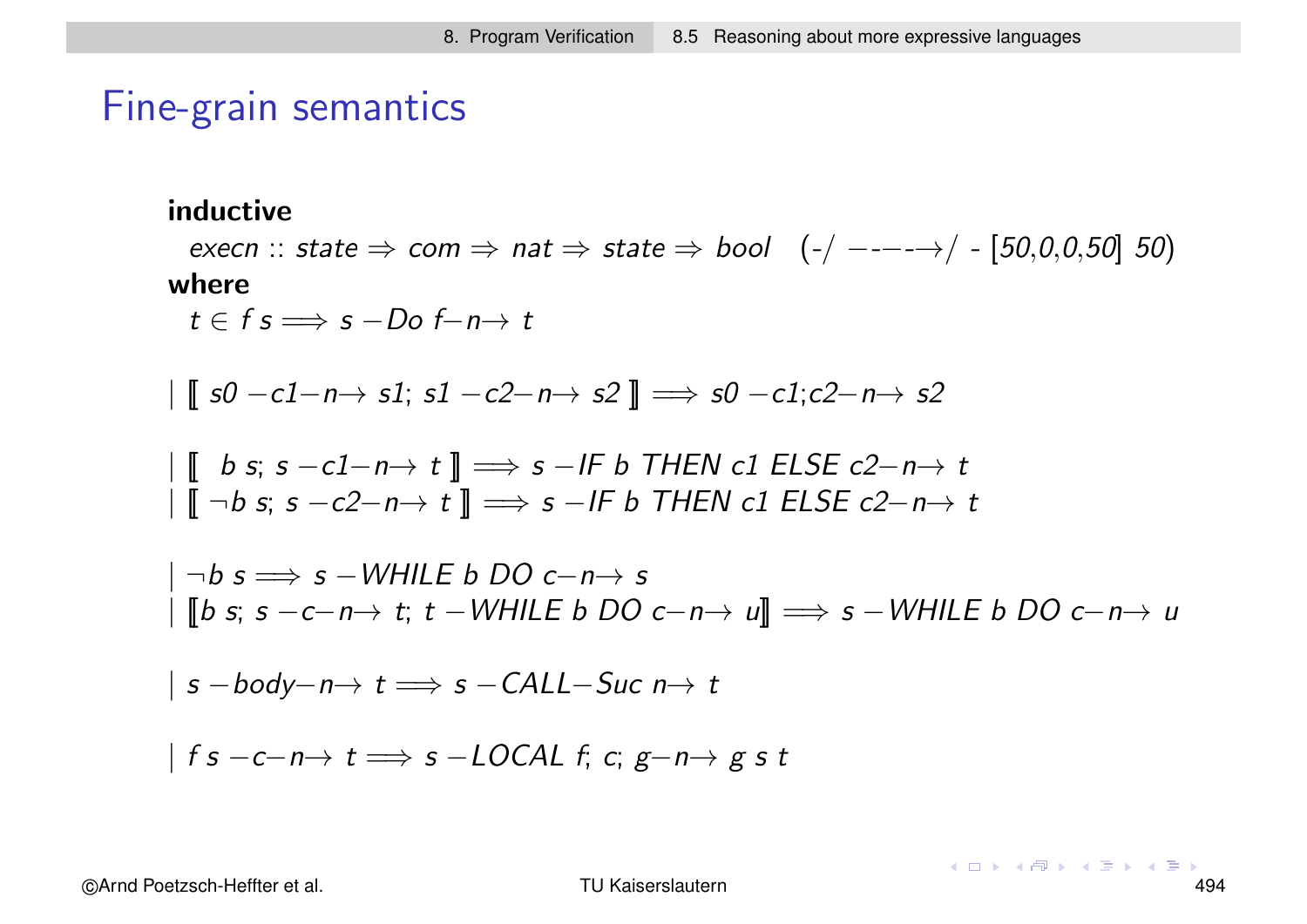# Example program and adaptation

• Simple recursive program:

 $proc = IF i=0 THEN SKIP ELSE i:=i-1; CALL; i:=i+1$ 

• Specification:

 $\{ i=N \}$  CALL  $\{ i=N \}$ 

• Adaptation rules; how can we deduce

 $\{ i=N-1 \}$  CALL  $\{ i=N-1 \}$ 

from specification?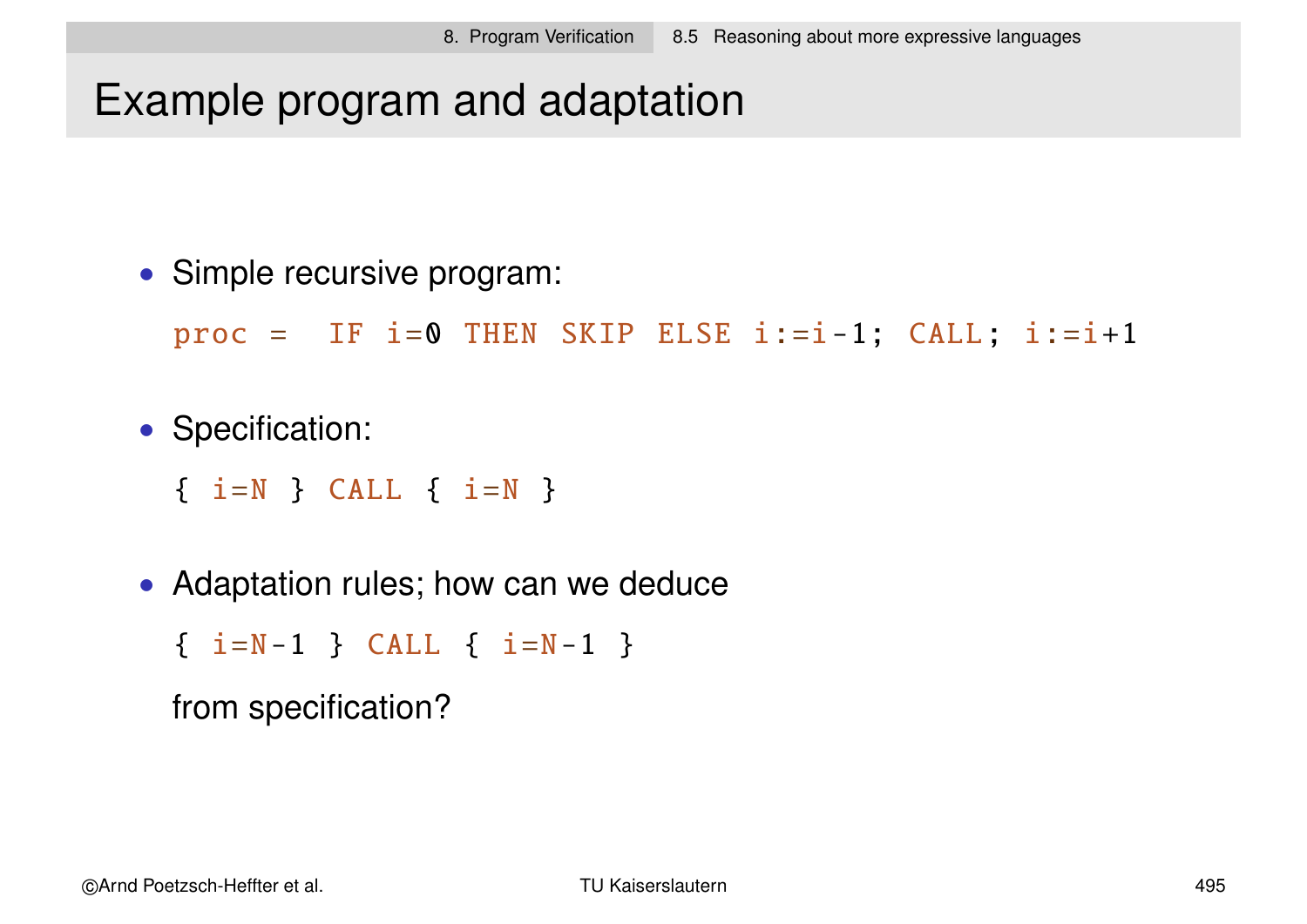### Formulas and validity

 $\tt type-synonym$  'a ass $n = 'a \Rightarrow state \Rightarrow bool$ 

 $\tt type-synonym$   $'a$   $cntxt = ( 'a \; assn \; \times \; com \; \times \; 'a \; assn)set$ 

#### definition

valid :: 'a assn  $\Rightarrow$  com  $\Rightarrow$  'a assn  $\Rightarrow$  bool  $( \models {\{(1-)\}}/{(-()}/{\{(1-)}\} )$  50) where  $\models \{P\}c\{Q\} \longleftrightarrow (\forall s \ t. \ s - c \rightarrow t \longrightarrow (\forall z. \ P \ z \ s \longrightarrow Q \ z \ t))$ 

#### definition

valids :: 'a cntxt  $\Rightarrow$  bool ( $\models$  - 50) where  $[simpl: | \models C \equiv (\forall (P,c,Q) \in C. \models \{P\}c\{Q\})$ 

#### definition

cvalid :: 'a cntxt  $\Rightarrow$  'a assn  $\Rightarrow$  com  $\Rightarrow$  'a assn  $\Rightarrow$  bool  $\left(\text{-}\models/\ \{(1\text{-})\}/\ \left(\text{-}\right)\right/$  $\{(1-)\}\,50$ ) where  $C \models \{P\}c\{Q\} \longleftrightarrow \models C \longrightarrow \models \{P\}c\{Q\}$ 

©Arnd Poetzsch-Heffter et al. TU Kaiserslautern 496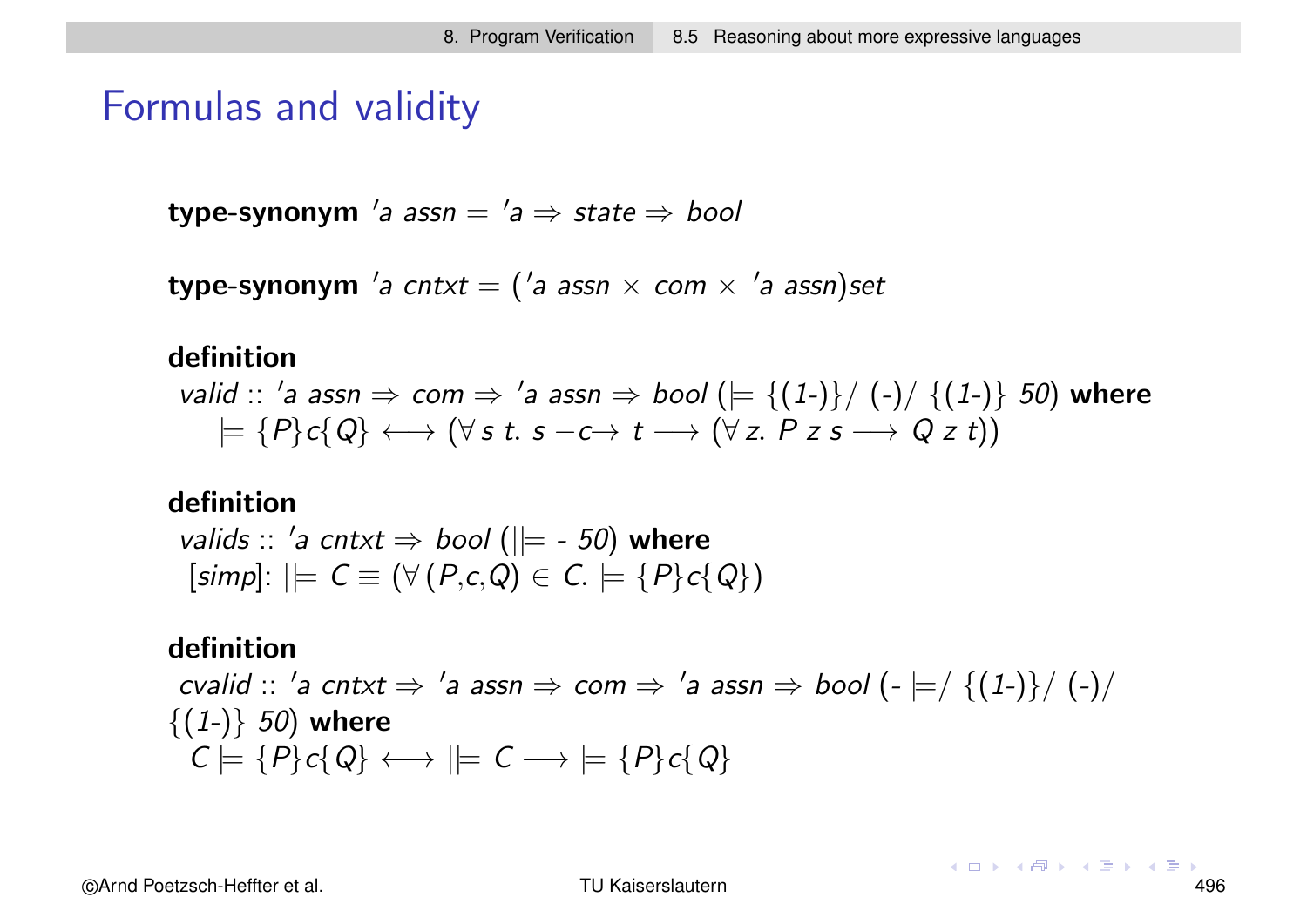## Formulas and validity for fine-grain semantics

### definition

nvalid :: nat  $\Rightarrow$  'a assn  $\Rightarrow$  com  $\Rightarrow$  'a assn  $\Rightarrow$  bool ( $\models$ - {(1-)}/ (-)/ {(1-)} 50) where

 $= n \{P\}c\{Q\} \equiv (\forall s \ t. s - c - n \rightarrow t \rightarrow (\forall z. P z s \rightarrow Q z t))$ 

### definition

nvalids :: nat  $\Rightarrow$  'a cntxt  $\Rightarrow$  bool ( $\mid \mid ='--/ - 50$ ) where  $|\models$ -n  $C \equiv (\forall (P, c, Q) \in C. \models$ n  $\{P\}c\{Q\})$ 

#### definition

 $c n$ valid  $:: '$ a cntxt  $\Rightarrow$  nat  $\Rightarrow '$ a assn  $\Rightarrow$  com  $\Rightarrow '$ a assn  $\Rightarrow$  bool  $(- \models - / \{(1-)\})$  $(-)/$  { $(1-)$ } 50) where  $C \models n \{P\}c\{Q\} \longleftrightarrow \models n C \longrightarrow \models n \{P\}c\{Q\}$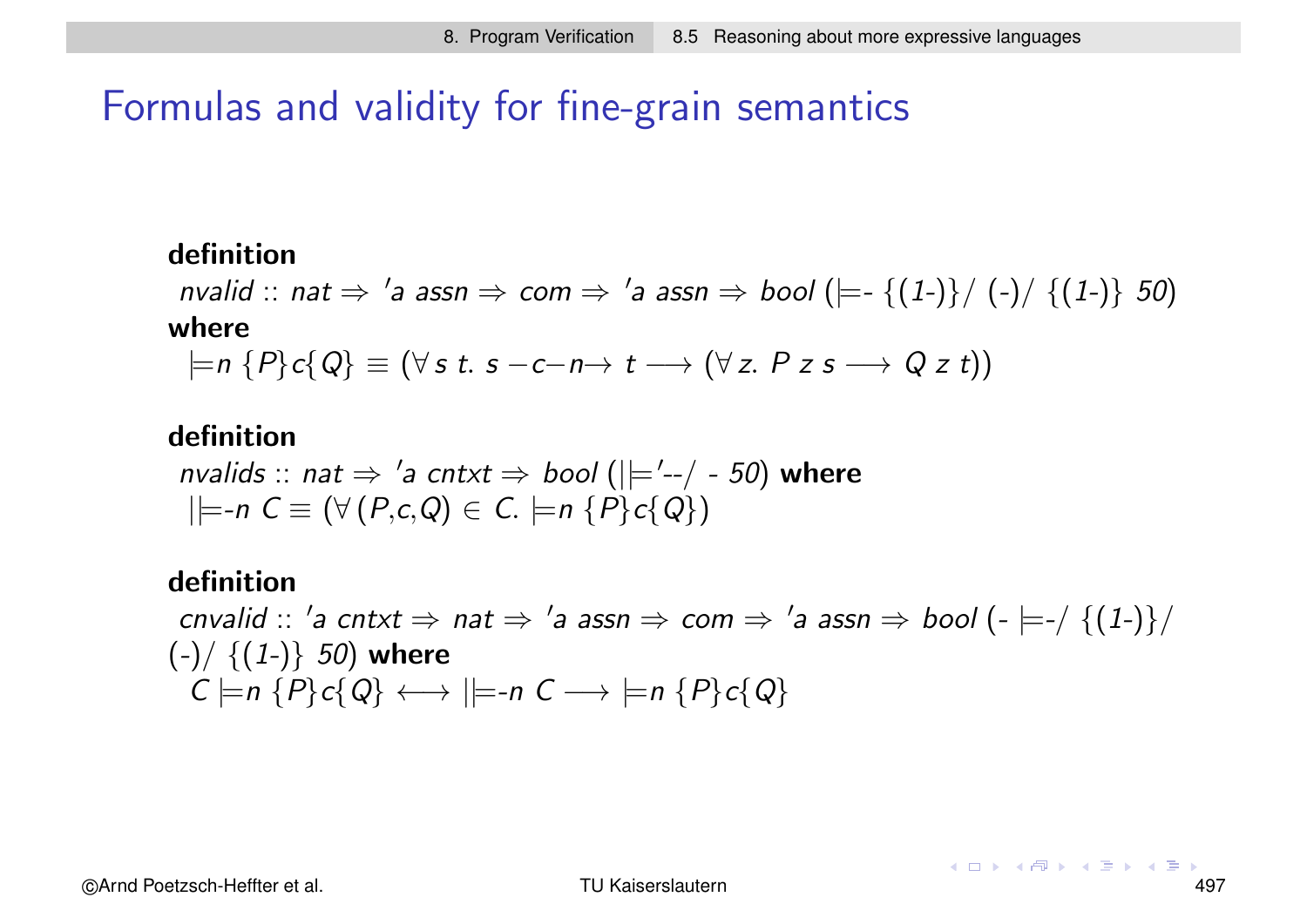## Rules

### inductive

hoare  $::$  'a cntxt  $\Rightarrow$  'a assn  $\Rightarrow$  com  $\Rightarrow$  'a assn  $\Rightarrow$  bool (-  $\vdash /$  ({(1-)}/ (-)/  $\{(1-)\}\)$  50) where  $C \vdash \{\lambda z \text{ s. } \forall t \in f \text{ s. } P z t\}$  Do  $f \{P\}$  $|\mathbf{C} \cap \{P\} c1\{Q\}; C \cap \{Q\} c2\{R\}\| \Longrightarrow C \cap \{P\} c1; c2 \{R\}$  $\parallel$   $\parallel$   $C \vdash \{\lambda z \text{ s. } P \text{ z s } \wedge \text{ b s}\}c1\{Q\};$   $C \vdash \{\lambda z \text{ s. } P \text{ z s } \wedge \neg \text{ b s}\}c2\{Q\}$   $\parallel$  $\Rightarrow$  C  $\vdash$  {P} IF b THEN c1 ELSE c2 {Q}  $| C \vdash \{\lambda z \text{ s. } P z s \land b s\} \subset \{P\}$  $\Rightarrow$  C  $\vdash$  {P} WHILE b DO c { $\lambda z$  s. P z s  $\wedge \neg b$  s}  $\left[ \begin{array}{c} \!\!\! \left[ \begin{array}{c} \!\!\! \left[ \begin{array}{c} \!\!\! \left[ \begin{array}{c} \!\!\! \left[ \begin{array}{c} \!\!\! \left[ \begin{array}{c} \!\!\! \left[ \begin{array}{c} \!\!\! \left[ \begin{array}{c} \!\!\! \left[ \begin{array}{c} \!\!\! \left[ \begin{array}{c} \!\!\! \left[ \begin{array}{c} \!\!\! \left[ \begin{array}{c} \!\!\! \left[ \begin{array}{c} \!\!\! \left[ \begin{array}{c} \!\!\! \left[ \begin{array}{c} \!\!\! \left[ \begin{array}{c}$  $\Rightarrow$  C  $\vdash$  {P}c{Q}  $|\{(P, CALL, Q)\}\vdash \{P\}$ body $\{Q\} \Longrightarrow \{\}\vdash \{P\}$  CALL  $\{Q\}$  $| \{ (P, CALL, Q) \} | \{ P \}$  CALL  $\{ Q \}$  $\left[ \begin{array}{c} \parallel \nabla s'. \ C \vdash \{\lambda z \ s. \ P \ z \ s' \land \ s = f \ s' \} \ C \ \{\lambda z \ t. \ Q \ z \ (g \ s' \ t) \} \end{array} \right] \Longrightarrow$ 

 $C \vdash \{P\}$  LOCAL  $f,c;g \{Q\}$ 

 $(1, 1)$   $(1, 1)$   $(1, 1)$   $(1, 1)$   $(1, 1)$   $(1, 1)$   $(1, 1)$   $(1, 1)$   $(1, 1)$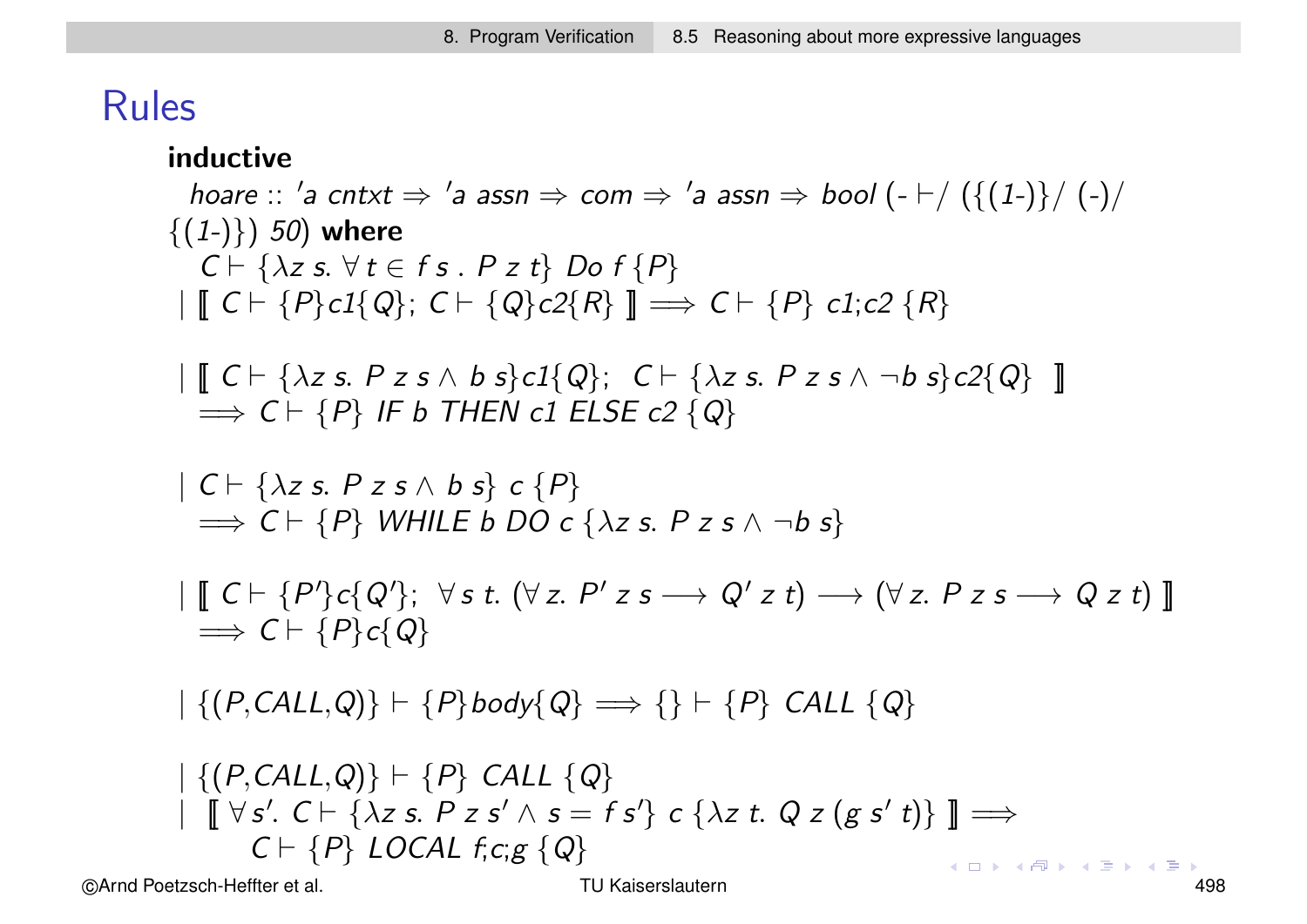# Final remarks on language extensions

- Nondeterminism and many other aspects can be handled without conceptual extensions
- Termination proofs need well-founded orderings
- Procedures need assumptions/contexts, logical variables and adaptation rules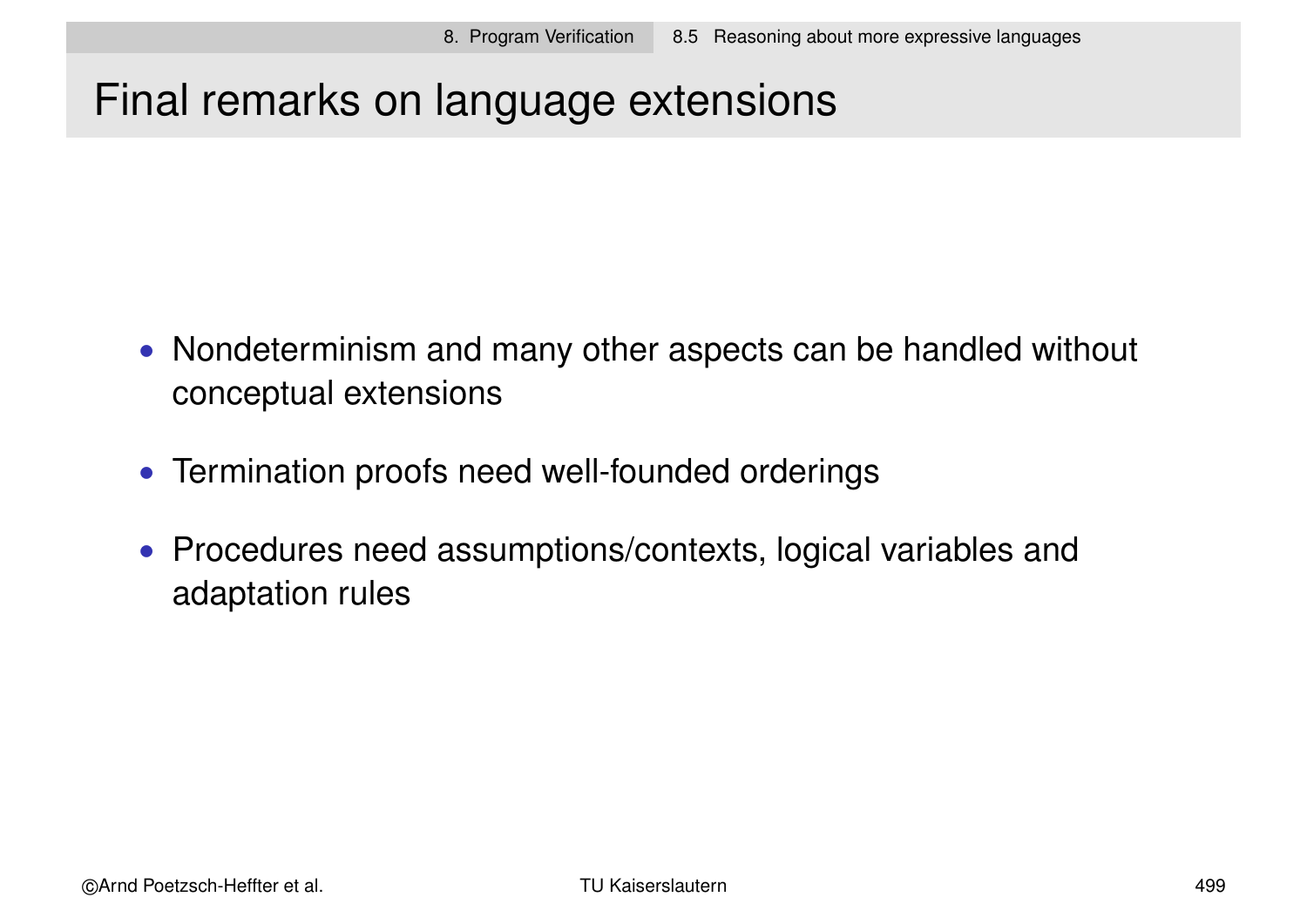8. Program Verification 8.6 Verifying procedural, heap-manipulating programs

# Section 8.6

# **Verifying procedural, heap-manipulating programs**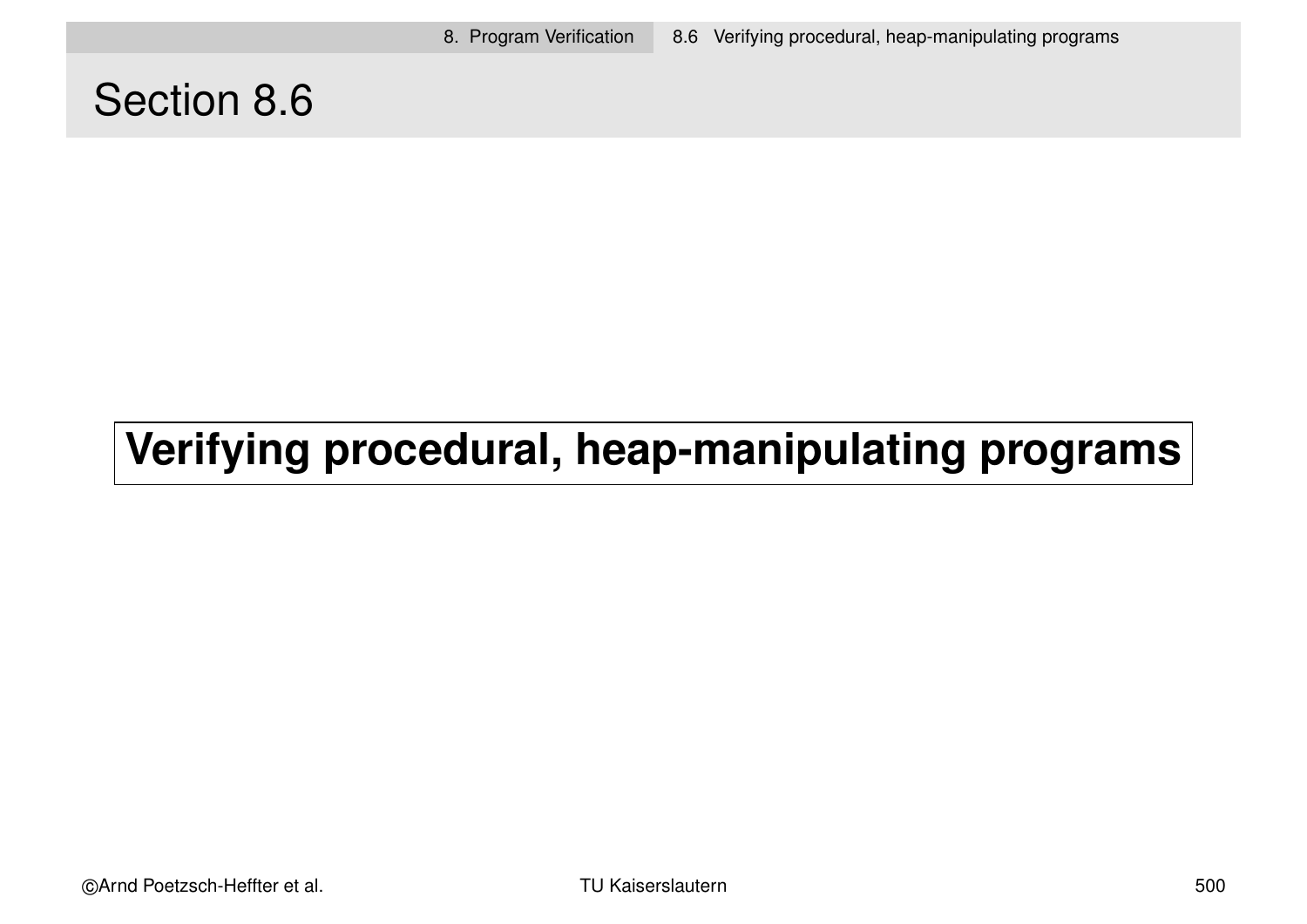# General approach 1

- Specify programming language syntax and semantics in an interactive theorem prover for HOL
- Use HOL as specification language for program properties
- Use the HOL proof system for verification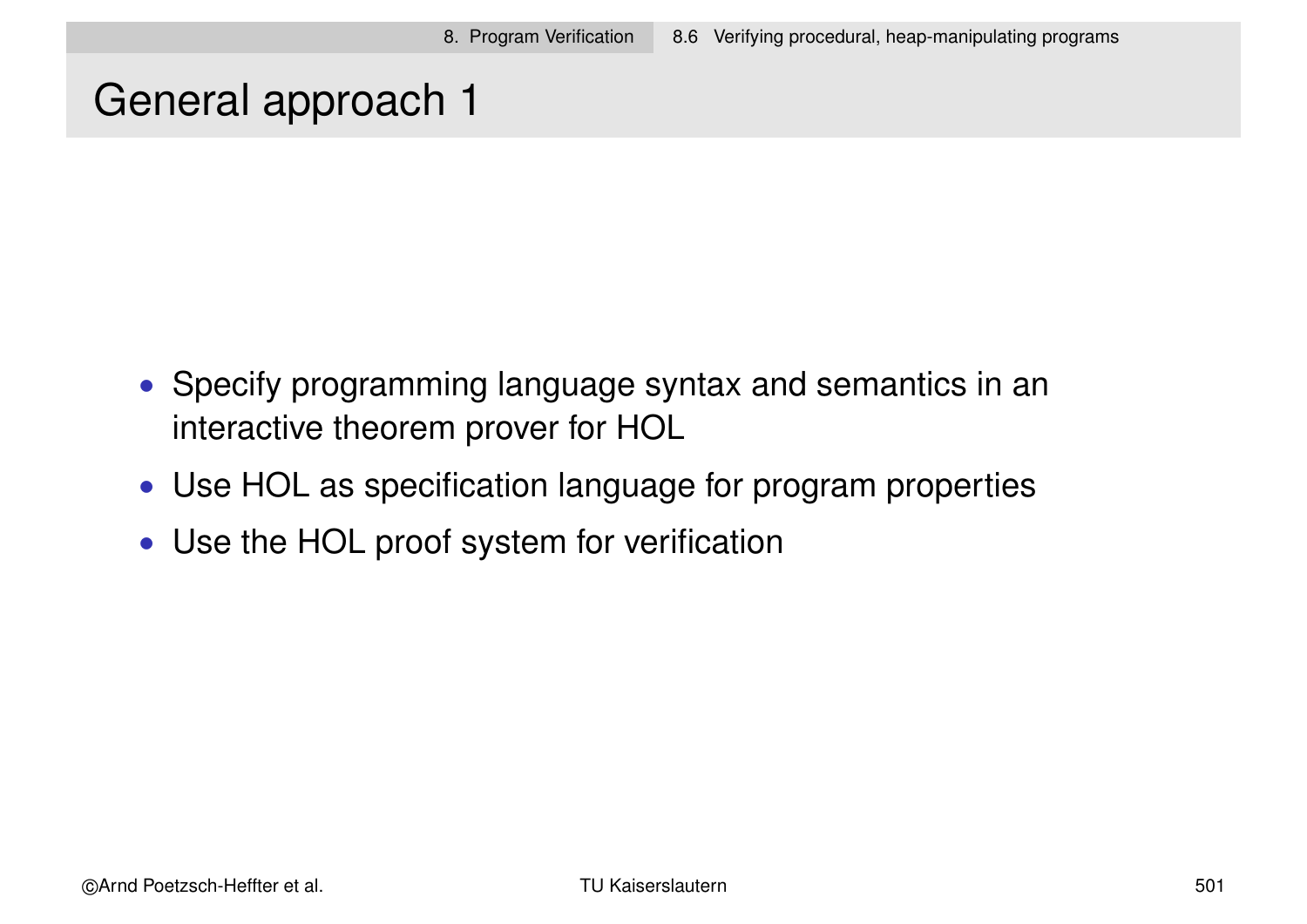# Example: Verifying Simpl programs

## Simpl (by N. Schirmer [Archives of formal proofs]):

A sequential imperative programming language:

- mutually recursive procedures
- abrupt termination and exceptions
- runtime faults
- local and global variables
- pointers and heaps
- expressions with side-effects
- pointers to procedures
- partial application and closures
- dynamic method invocation
- unbounded nondeterminism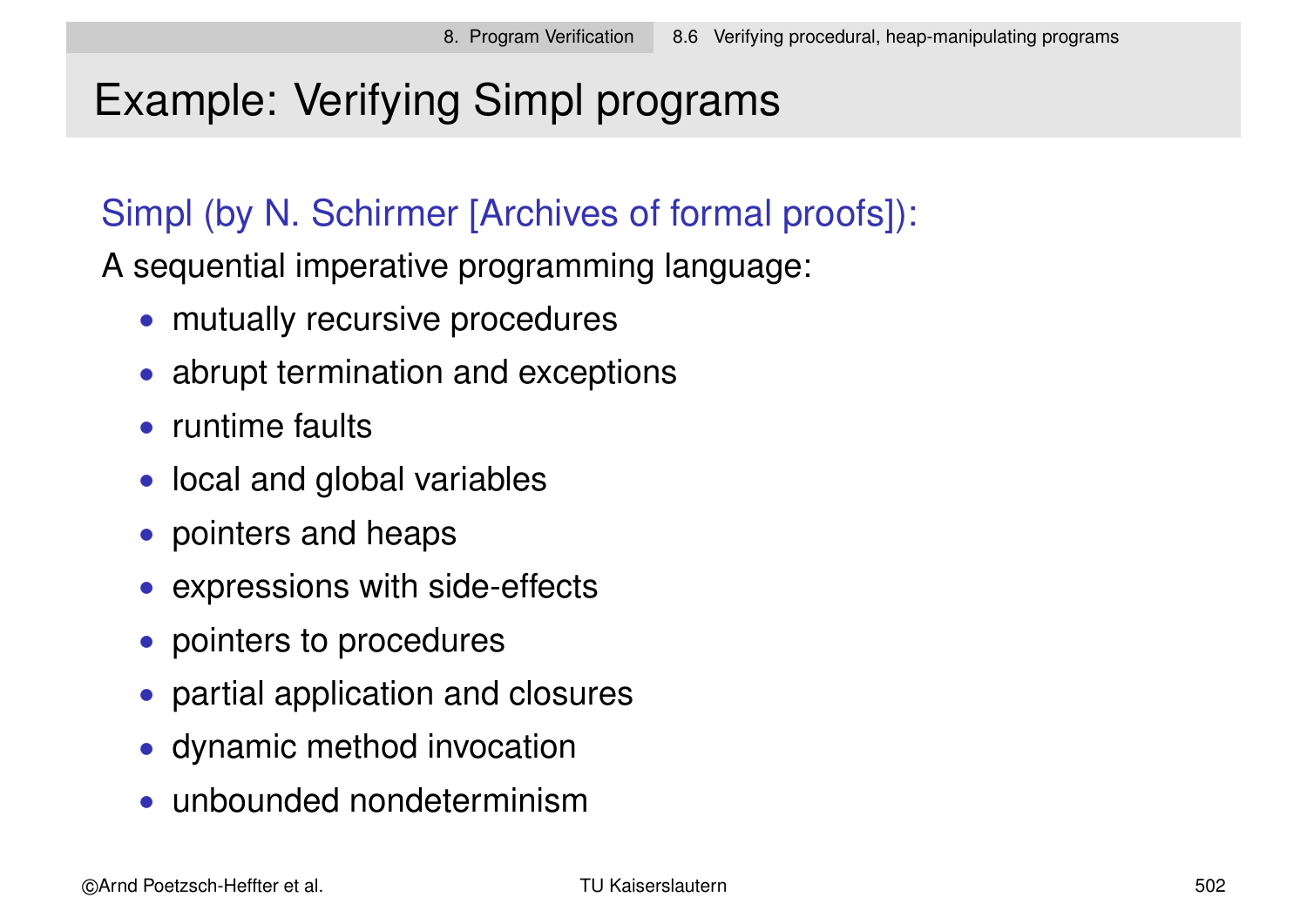# Example program: Quicksort on heap lists

# Illustrating:

- Handling of programming language aspects:
	- $\blacktriangleright$  recursive procedures
	- $\blacktriangleright$  local and global variables
	- $\triangleright$  pointers and heaps
- Handling of specification aspects:
	- $\blacktriangleright$  heap-manipulation using abstraction
	- $\blacktriangleright$  frame properties
- Problems of embedding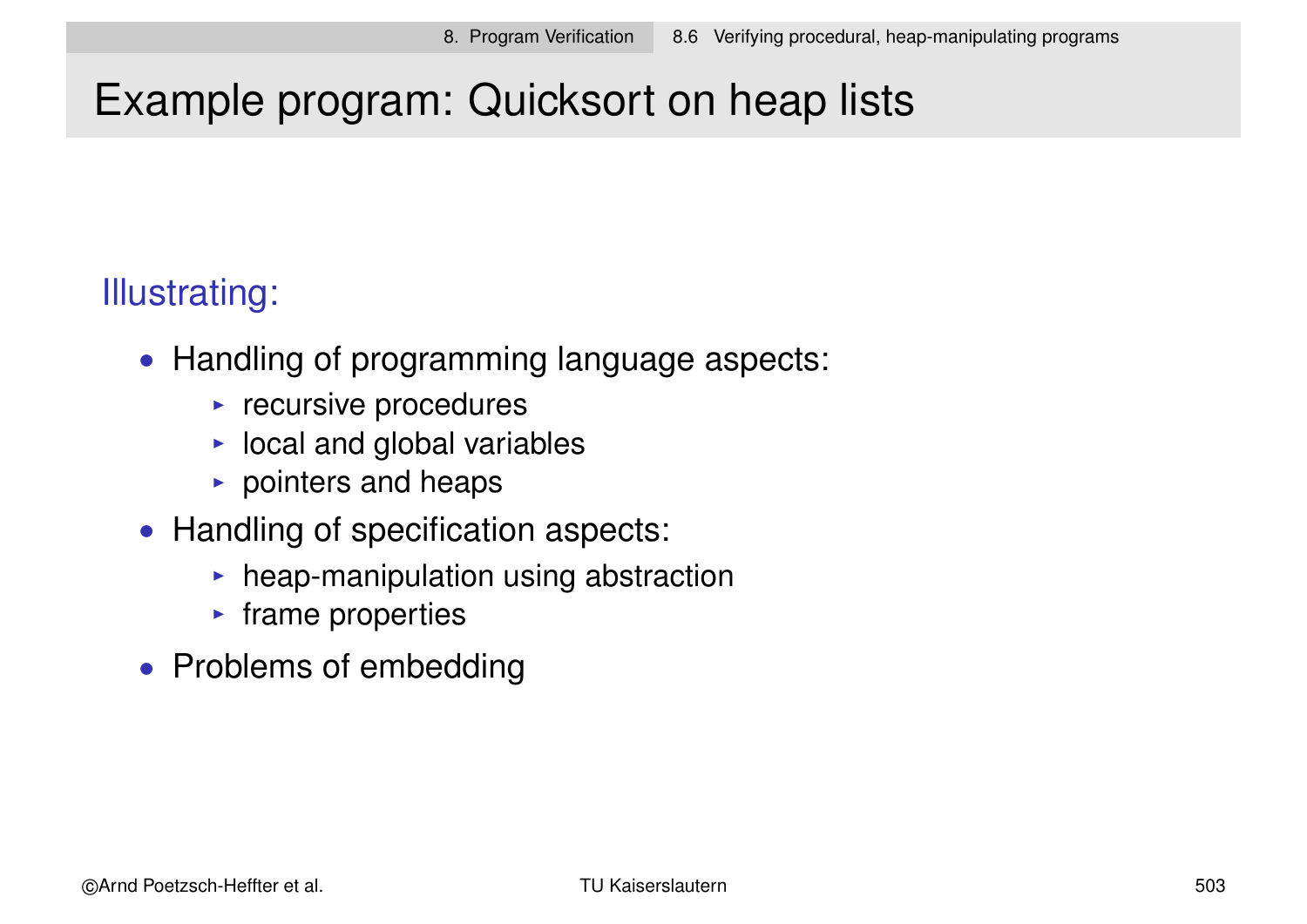# Modeling of a program specific state

Heap for singly-linked lists (sll-heaps):

```
record globals_heap =
  next_" :: "ref \Rightarrow ref"
  cont_ :: "ref \Rightarrow nat"
```
A predicate to abstract sll-heaps:

```
primrec List :: ref \Rightarrow (ref\Rightarrowref) \Rightarrow ref list \Rightarrow bool
where
  List x h [] = (x = Null) |
  List x h (p#ps) = (x = p \land x \neq Null \land List (h x) h ps)
```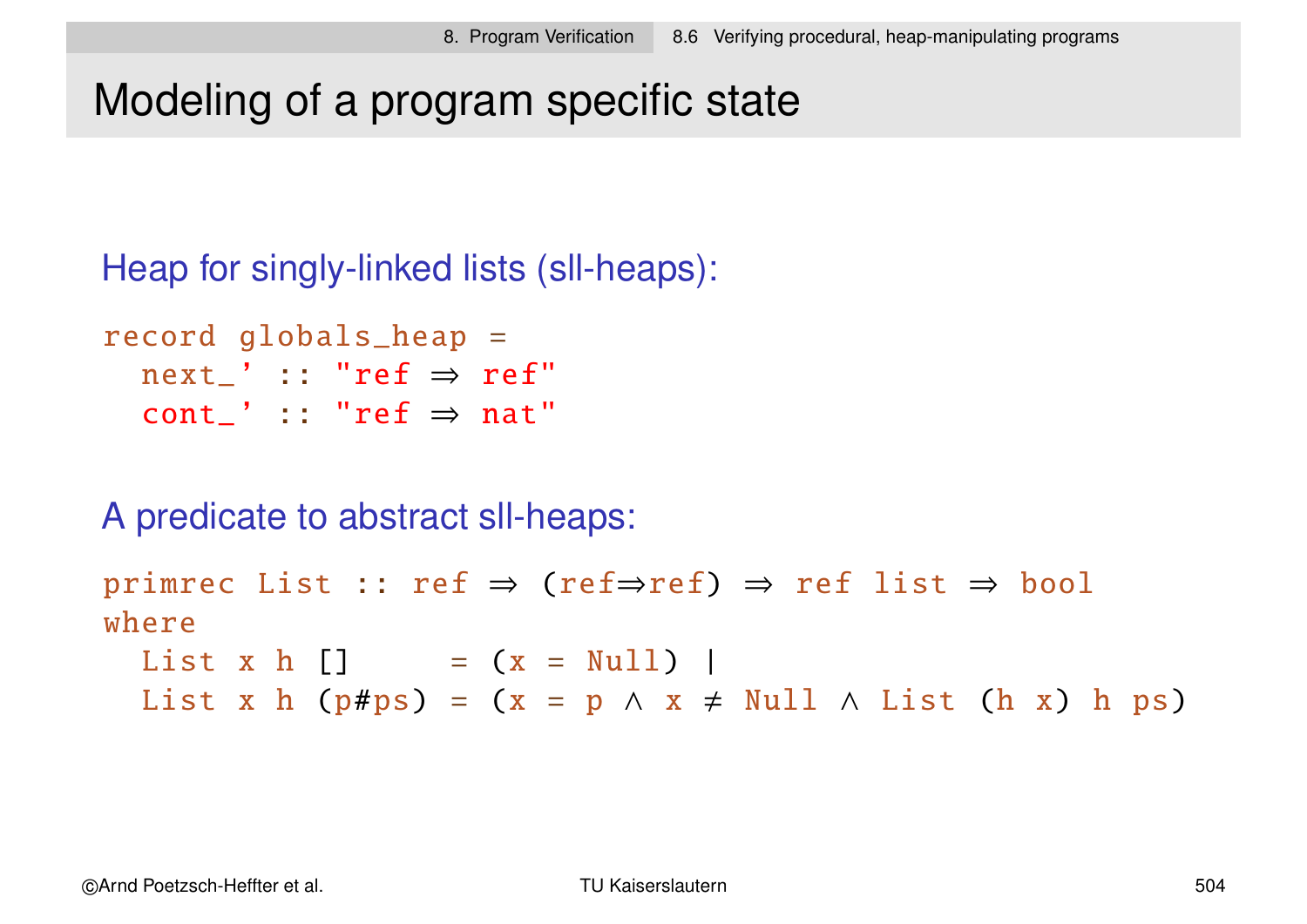# Modeling of a program specific state (2)

The variables for procedures append and quickSort

```
record 'g vars =
"'g state" +
 p_' :: "ref"
 q_' :: "ref"
 le_' :: "ref"
 gt_' :: "ref"
 hd_' :: "ref"
 tl_' :: "ref"
```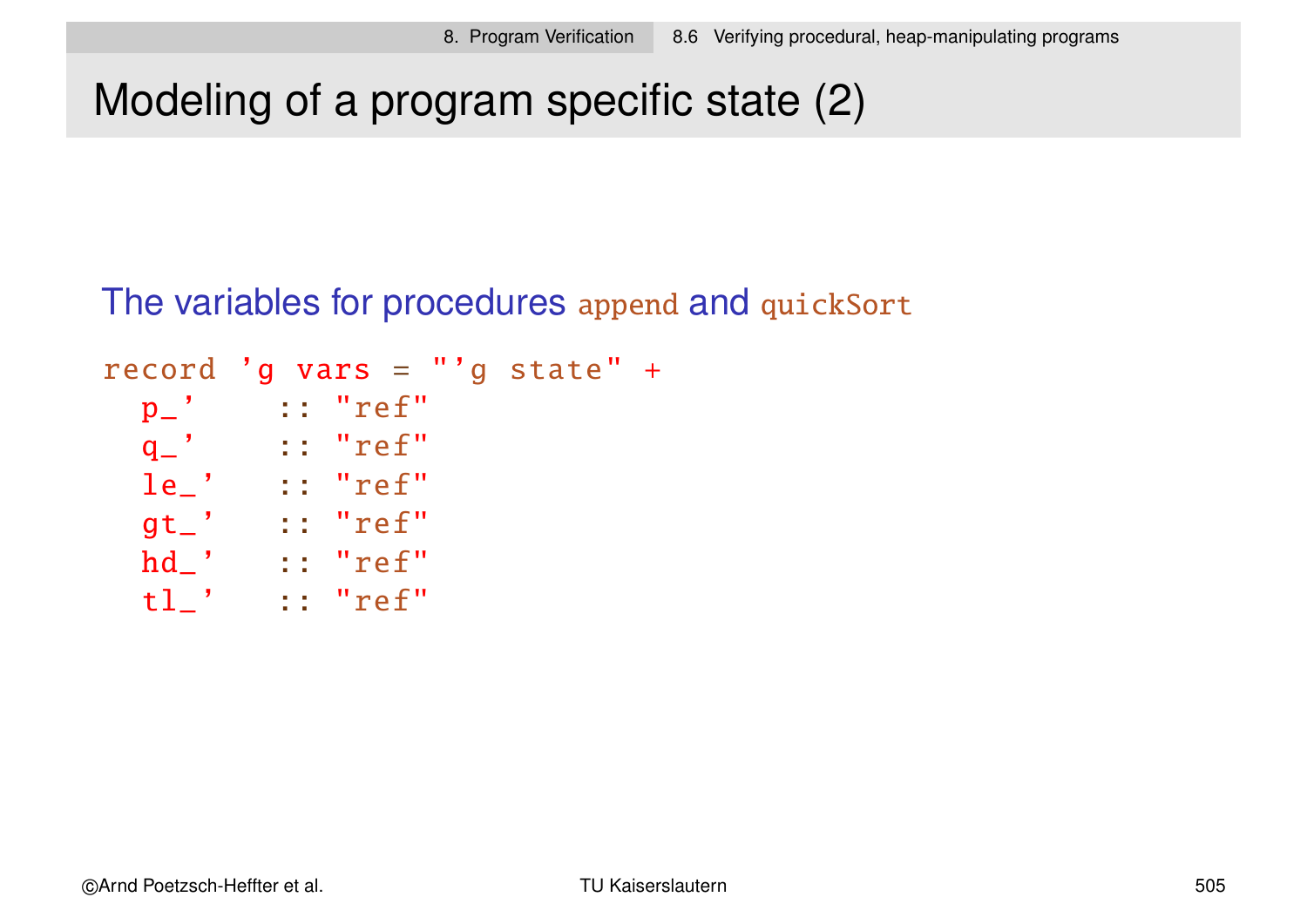Implementation and specification of procedure append

```
procedures append(p,q|p) ="IF p=Nu11 THEN p := qELSE p \rightarrow newnext :== CALL append(p \rightarrow newnext,q) FI"
    append_spec:
     "\forall \sigma Ps Os. \Gamma \vdash\{ \sigma. List 'p 'next Ps \land List 'q 'next Qs \landset Ps \cap set Qs = {} }
                  \pi :== PROC append(\pi,\alpha)
           { List ´p ´next (Ps@Qs) ∧
                (\forall x. x \notin set \; Ps \rightarrow 'next \; x = 'next \; x) }"
    append_modifies:
     "Y\sigma. \Gamma \vdash\{\sigma\} \qquad \qquad \qquad \qquad \qquad \qquad \qquad \qquad \qquad \qquad \qquad \qquad \qquad \qquad \qquad \qquad \qquad \qquad \qquad \qquad \qquad \qquad \qquad \qquad \qquad \qquad \qquad \qquad \qquad \qquad \qquad \qquad \qquad \qquad \qquad \q{ t. t may_only_modify_globals \sigma in [next] }"
```